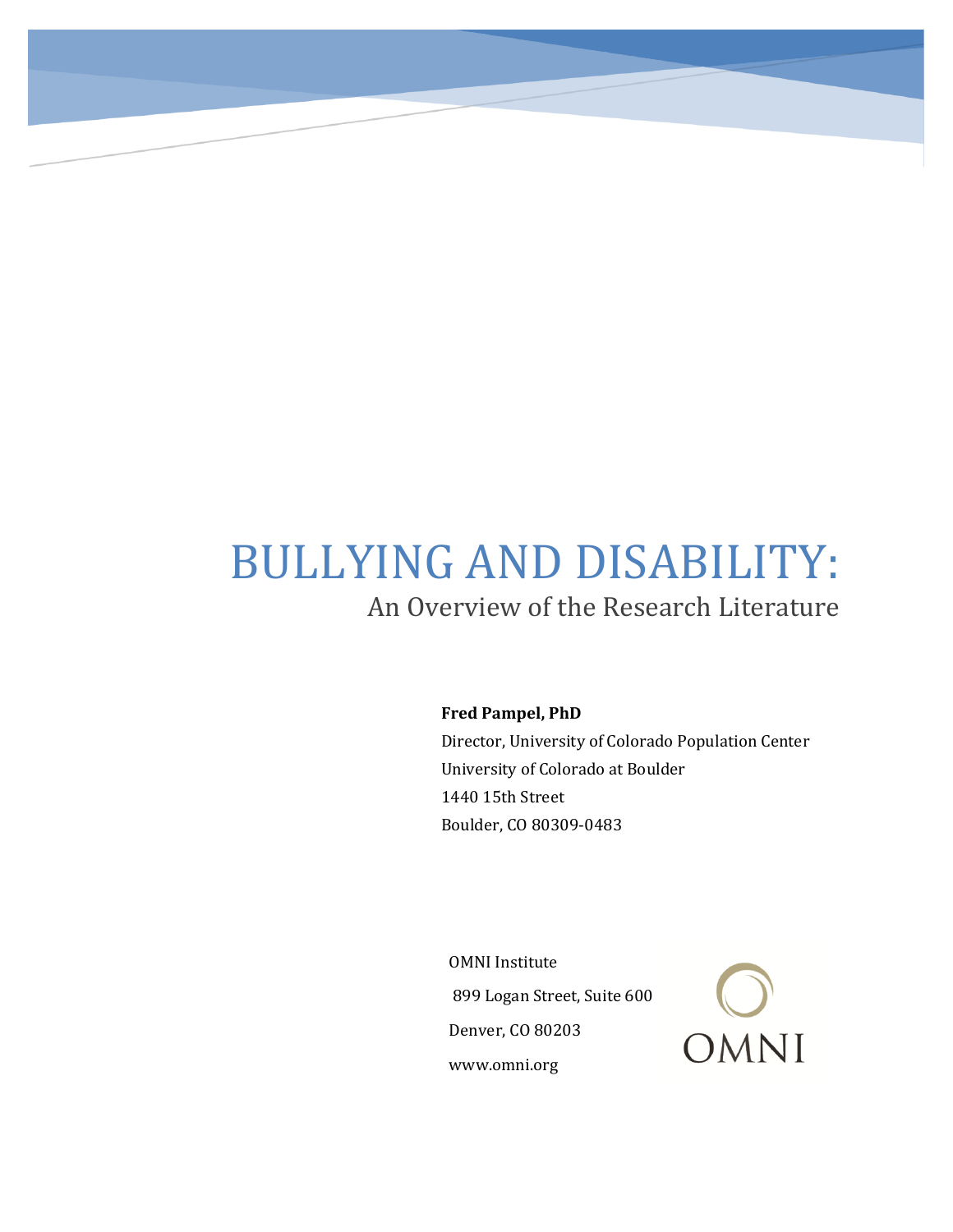# Contents

| $\bf INTRODUCTION 22$                                                          |  |
|--------------------------------------------------------------------------------|--|
| The Prevalence of Bullying among Individuals with Developmental Disabilities 3 |  |
|                                                                                |  |
|                                                                                |  |
|                                                                                |  |
|                                                                                |  |
|                                                                                |  |
|                                                                                |  |
|                                                                                |  |
|                                                                                |  |
|                                                                                |  |
|                                                                                |  |
|                                                                                |  |
|                                                                                |  |
|                                                                                |  |
|                                                                                |  |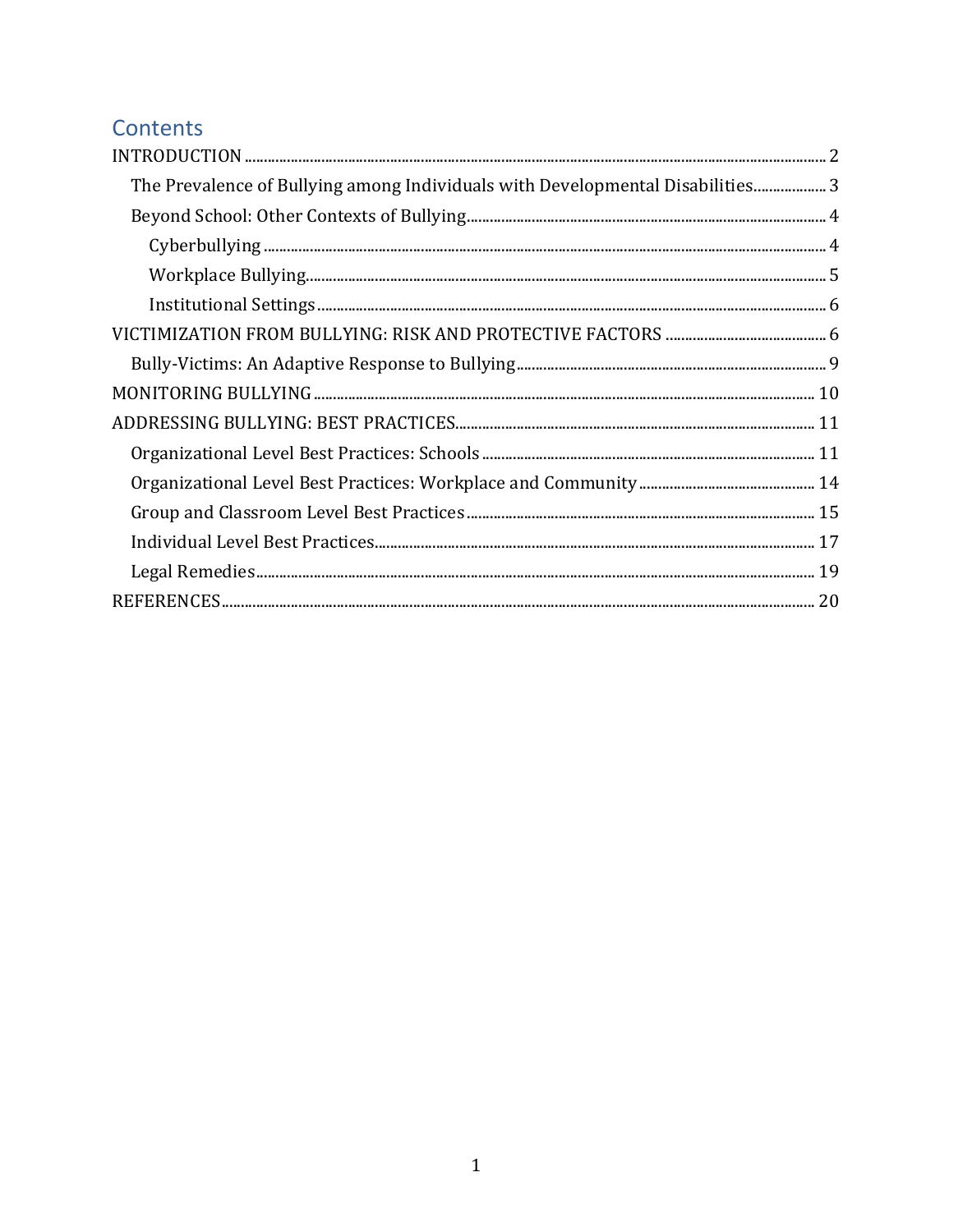# <span id="page-2-0"></span>INTRODUCTION

Academic journals contain a surprisingly large number of studies regarding disability and bullying. The general literature on bullying is extensive, as is the general literature on disability. The intersection of the two topics remains much smaller, but still offers dozens of studies. We review the main findings of these intersecting studies as well as those studies from disability and bullying research more generally to help identify the extent of the bullying problem, the sources of risk and protection, and steps that can prevent and reduce bullying among individuals with developmental disabilities. Before that, however, a few qualifications are in order.

First, many of the studies included in our review have methodological weaknesses, sometimes glaring ones. Although the review relies on studies with strong designs, we also reviewed and included weaker studies and opinions (e.g., based largely on personal experience) when they offered helpful insights. Furthermore, we use information from sources outside the research literature – opinion articles, web pages, and our own interviews with experts and individuals with disabilities. To that extent, the findings we report remain provisional.

Second, most studies focus on bullying in schools. Bullying tends to peak during the middle-school years (Oretega & Lera, 2000), but persists at lower levels through much of the life course, even into adulthood (Christensen et al., 2012; Sheard, Clegg, Standen, & Cromby, 2001). Other terms, however, may be used to describe similar behaviors among adult-aged populations – for example, adults tend to be described as harassed rather than bullied. Thus, the review draws primarily from literature on school-based bullying, but also covers issues relevant to the workplace and cyber world. The literature on community and residential bullying is even sparser and, despite our efforts to extend the scope of our search and integrate material when available, the review can offer limited guidance on bullying specific to these settings. A number of salient themes, however, were common across different studies, suggesting that they may be relevant to these settings as well.

Third, we say little about the consequences of bullying. There is consensus both within research and public policy arenas regarding the negative harmful effects of bullying, effects that may persist well beyond the age period in which it was experienced. Fully accepting this point, the literature review focuses on causes and prevention of bullying, with the ultimate goal of offering recommendations that decrease its occurrence and mitigate its effects.

# IDENTIFYING THE EXTENT OF BULLYING VICTIMIZATION

The federal government defines developmental disability as a mental or physical impairment that is likely to continue indefinitely and results in substantial functional limitations in several areas of life (e.g., self-care, language use, learning, capacity for independent living, economic self-sufficiency). Effective August 1, the State of Colorado broadened its rules for defining developmental disability. The state law defines a developmental disability as substantial impairment of general intellectual functioning or substantial adaptive behavior limitations. State rules now allow persons with adaptive behavior limitations without impairment of general intellectual functioning to be eligible for services (ARC of Colorado, 2013). For the purposes of this review, we have suggested a less homogenous category. By including diverse types and degrees of disability, this review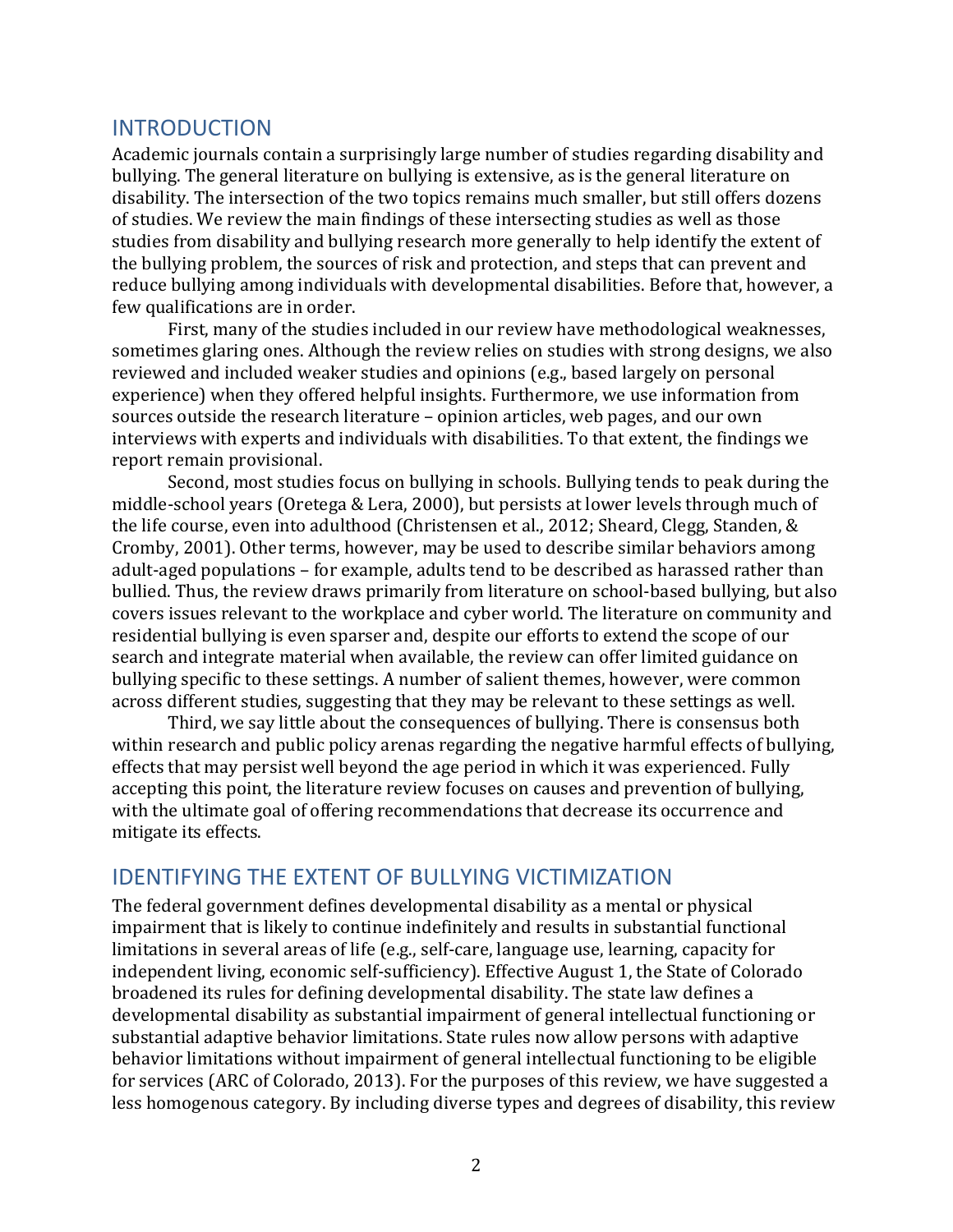aims to cover a wide range of individuals within the population. Although the review often refers to the general category of individuals with developmental disabilities, this is simply a form of shorthand for those groups and individuals who face similar challenges with bullying. The term should not mask the heterogeneity that is contained within the general category of developmental disabilities.

Definitions of bullying, of any group, commonly posit three characteristics: 1) intent to harm, 2) repeated occurrence of aggression (or potential to repeat), and 3) imbalance of power. However, definitions of what behaviors meet these criteria may differ across groups and contexts. While some may view a behavior as intended to be playful, others may view the same behavior as intended to harm. Indeed, the boundary between play and bullying can shift quickly, making it hard for outsiders to discern intent to harm. A multicultural approach, in contrast, suggests that it is important to recognize differences in definitions across groups and contexts and to rely on views of the victim to determine what constitutes bullying (Shapka & Law, 2013).

Bullying can take direct forms such as physical, verbal, and cyber-based aggressive actions (Didden et al., 2009) or indirect forms such as gossip and exclusion. A typology developed from reports of young people with disabilities (Holzbauer & Conrad, 2010) provides a longer list of forms of bullying:

- Marginalization such as patronizing, speaking slowly, treating as dumb, ignoring, shunning.
- Denigration such as goading to do something wrong, mocking mannerisms, namecalling.

• Intimidation such as taunting, threatening, teasing, tripping, hitting. Although physical threats are most serious, verbal abuse and exclusion can do serious harm (Martin & Stubbs, 2012).

Moreover, bullying need not relate directly to a disability. It may result from perceptions of weakness or isolation that relate indirectly to disability. Regardless of the motive of the bully, however, bullying directed at an individual with a disability can become serious enough to create a hostile environment. This occurs when conditions interfere with the opportunity to learn at school or participate fully at work, and it constitutes disability harassment and violates civil rights (U.S. Department of Education, 2010). Disability harassment overlaps with bullying because repeated aggression makes for a hostile environment. However, disability harassment need not include the intent to harm, nor does it need to have a specific target (Tehrani, 2012). A hostile workplace, for example, might lead to mistreatment without aiming to hurt specific victims.

# <span id="page-3-0"></span>The Prevalence of Bullying among Individuals with Developmental Disabilities

Most studies confirm that bullying of individuals with developmental disabilities exceeds bullying of others. In a review of 32 studies, Rose, Monda-Amaya, & Espelage (2011) reported that the involvement in bullying of individuals with developmental disabilities exceeds 50%, compared with about 30% for studies of the general student population (Nansel et al., 2001). Farmer (2013) suggested much the same, concluding that 30–60% students with disabilities were involved in bullying compared with 20–35% in student populations overall. These figures rely primarily on self-report measures from surveys of school children, but were also informed by study findings regarding the reports of peers,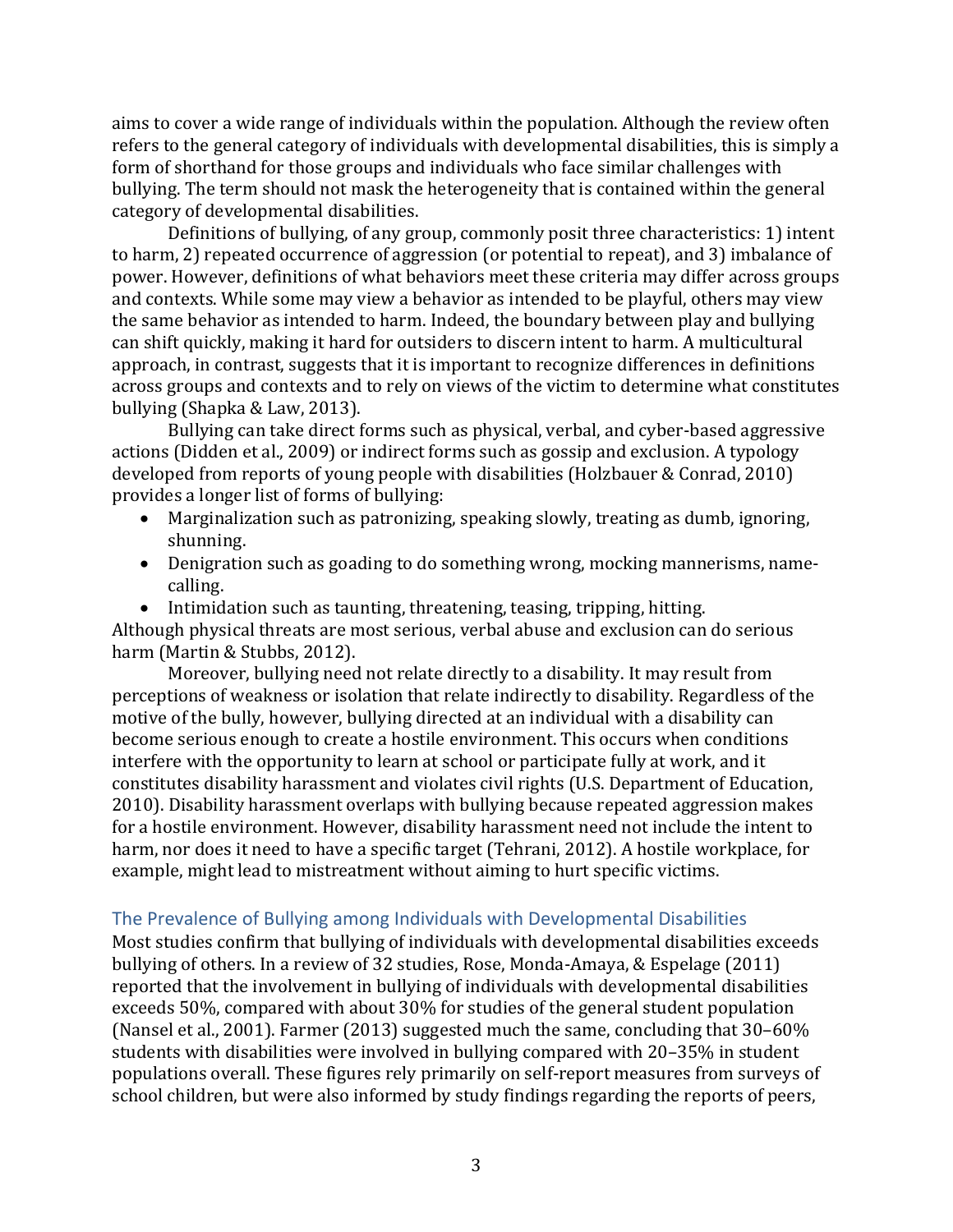parents, and teachers and from methods based on in-depth interviews, focus groups, and clinical evaluations (Rose, Monda-Amaya, & Espelage, 2011). The following highlighted studies illustrate the diversity of reports on prevalence:

- A study of 93 children with special needs and 93 children in mainstream education settings (Whitney et al., 1994) found that 66% of the special needs children reported being bullied compared with 25% of the mainstream children.
- A study of children with special needs in mainstream settings found that 67% were bullied compared with 25% of typically developing peers (Beaty & Alexeyev, 2008).
- A study of 137 13-year-olds (Christensen, Fraynt, Neece, & Baker, 2012) found that bullying victimization was more highly reported among those with developmental disabilities (62%) than among those with typical cognitive development (42%).
- A study of children found that those with special health needs including the need for physical, occupational, or speech therapy, or with emotional, developmental, or behavioral problems – were victims twice as much as others (van Cleave & Davis, 2006).
- A national study based on parent reports (Blake, Lund, Zhou, Kwok, & Benz, 2012) found victimization prevalence rates of 24.5% in elementary school and 34.1% in middle school, about 50% higher than the national average for students without disabilities.

However, the evidence is not universal. A national study of various forms of victimization (Turner, Vanderminden, Finkelhor, Hamby, & Shattuck, 2011) found that developmental or learning disabilities were not associated with reported peer assault, bullying, sexual abuse, or maltreatment by caregivers. In addition, Rose (2010) found no difference in bullying and victimization between middle school students with and without learning disabilities. Further, a study of 5th-grade students similarly found no difference (Kaukiainen et al., 2002).

Despite some inconsistent results, the predominant evidence demonstrates the vulnerability to bullying of individuals with developmental disabilities. Moreover, research evidence also suggests that individuals with developmental disabilities are at increased risk of victimization for other forms of mistreatment such as physical abuse, sexual abuse, and criminal acts (McGrath, Jones, and Hastings, 2010; Osborne, 2011), making it probable that they are also at increased risk of bullying. Regardless, the vulnerability of this special population and the indisputable harm of bullying make it a serious problem, even if the incidence were similar to bullying among the general population (Davis & Nixon, 2010).

# <span id="page-4-0"></span>Beyond School: Other Contexts of Bullying

# <span id="page-4-1"></span>Cyberbullying

Cyberbullying can be defined as the use of information and communication technologies to support deliberate, repeated, and hostile behavior by an individual or group that is intended to harm others (Besley, 2009). For youth in general, a review of the literature (Tokunaga, 2010) reported that 20–40% experienced cyberbullying at least once. Further, about 40–50% of cyberbullying involves a known bully (Tokunaga, 2010), often relating to relationship problems such as romantic and social break ups, envy, and "ganging up" (Hoff & Mitchell, 2009).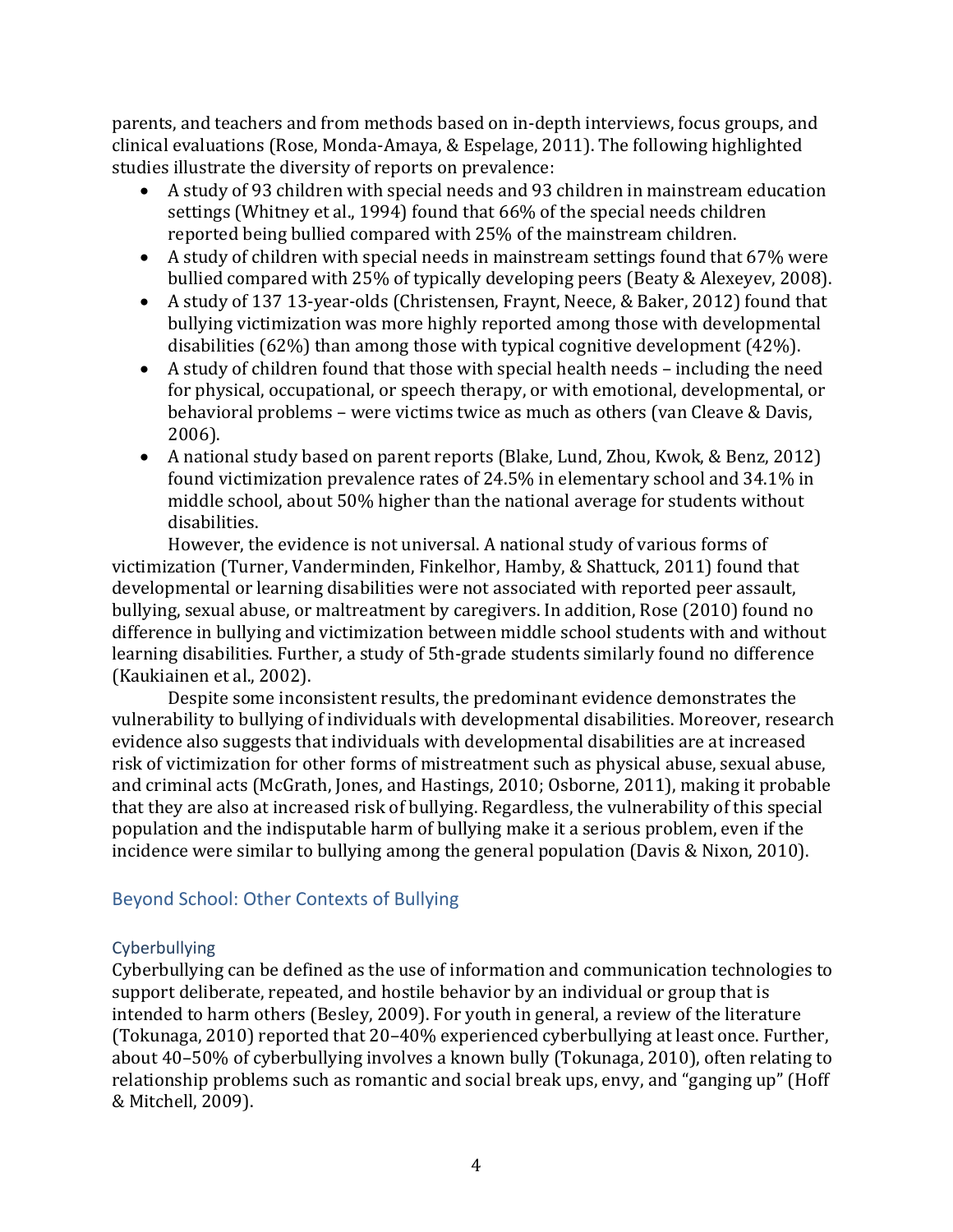Although similar to face-to-face bullying, cyberbullying differs in several ways that make it a serious problem. First, it can be anonymous and need not involve the power imbalance of other forms of bullying. Second, cyberbullying potentially has many more observers. Hostile or insulting comments and embarrassing photos posted on a social networking site or sent in messages can spread quickly and widely. Third, cyberbullying is harder to regulate and supervise because it occurs outside the presence of adults at schools. Cyberbullies have access to electronic media at almost any time and any place. Since it often occurs outside of schools (Smith et al., 2008), victims can get little help from teachers. At home, victims often do not tell anyone of the cyberbullying because they worry about losing access to phones and the Internet (Mishna, Cook, Gadalla, Daciuk, & Solomon, 2010).

Thus, while cyberbullying and general bullying differ in several distinct ways, they also share a key similarity: victims of cyberbullying and general bullying tend to be the same group. That is, victims of face-to-face bullying, gossip, and exclusion also tend to be victims of cyberbullying. Further, one may view each as an extension of the other. Ybarra, Diener-West, & Leaf (2007) reported from a national survey that 36% of children concurrently experience both traditional bullying and cyberbullying. Juvonen and Gross (2008) found from an anonymous survey of 12–17 year olds that 85% of teens victimized by cyberbullying are also bullied at school. Even when anonymous, cyberbullying does not greatly change the nature of bullying, since there is much continuity between the social worlds at school and on the Internet (Juvonen & Gross, 2008).

Cyberbullying affects individuals with developmental disabilities as well. A survey of 114 youth ages 12–19 with developmental disabilities found that 4–9% reported bullying or being victimized by bullying on the phone or Internet at least once a week (Didden et al., 2009). Another study (Kowalski & Fedina, 2011) found that youth ages 10–20 with ADHD or autism spectrum disorder reported being victims of cyberbullying less often than traditional bullying, but still higher than youth without special needs. Cyberbullying may be less common than traditional bullying, because it is limited to those who have fluency in, as well as the motor ability and attention skills required by computer usage (Juvonen & Gross, 2008).

#### <span id="page-5-0"></span>Workplace Bullying

Few studies examine workplace bullying of individuals with disabilities. Much research on work and disability focuses on making appropriate accommodations for physical needs rather than bullying and harassment. However, studies of general workplace bullying offer insights for disability-related workplace bullying.

In many ways, workplace bullying of individuals with developmental disabilities has similarities to school bullying. Issues of differences, limited networks, lack of perceived power, and social skill challenges create risks of bullying for workers as well as students. However, some special sources of bullying can emerge at the workplace. Coworkers of individuals with developmental disabilities may view differences in the ways in which accommodations are implemented for these employees as favoritism and respond in ways that block the success of workers with disabilities. In addition, managers may view differences as obstacles to standardized procedures, ultimately leading to unreasonable demands and excessive monitoring. Resulting bullying in the form of exclusion, disrespect,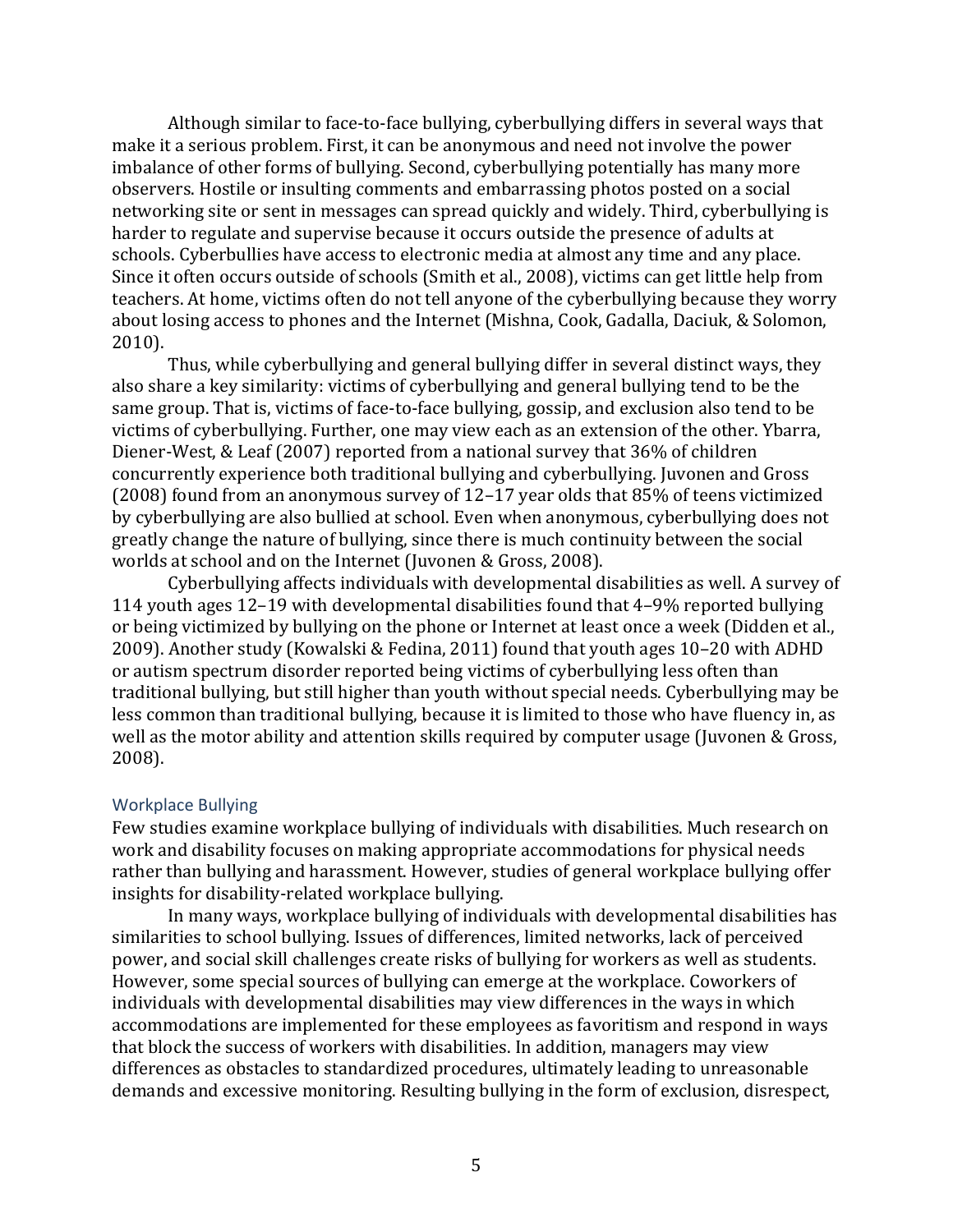rudeness, belittlement, gossip, and patronization, in turn, can undermine job performance (Salin, 2003).

Bullying in the workplace appears less prevalent than bullying among youth at school, but the consequences can be equally or more serious. One general workplace survey found that 5.4% of respondents reported bullying others, 8.3% reported being victims, and 2.1% reported being bullies and victims (Matthiesen & Einarsen, 2007). Another study found 3.3% of public employees reported bullying (Agervold, 2007). While the numbers are low relative to results from school surveys, the perpetrators in workplaces show high levels of aggression, while victims show a low sense of self-esteem and social competency (Matthiesen & Einarsen, 2007).

Certain workplace conditions worsen the potential for bullying, especially for workers with disabilities. Organizations with high internal competition may create situations in which workers benefit from bullying by getting ahead (Salin, 2003). Workers with lower pay and job insecurity are most often victims (Roscigno, Lopez, & Hodson, 2009). Further, those facing role stress – unclear or conflicting demands and expectations around work – are more likely to be involved as either bullies or victims (Matthiesen & Einarsen, 2007). Workplace bullying may be seen as conflict between workers, but it is often linked to underlying organization-wide problems (Salin, 2003). This supposition suggests that bullying in workplace or school settings is unlikely to be unique to these settings and could occur in any organizational context.

#### <span id="page-6-0"></span>Institutional Settings

Although the literature is relatively sparse, there is research evidence to suggest that the power imbalance between staff and patients can lead to instances of abuse. Like workplaces more generally, cultures of abuse can emerge in service agencies that lead to bullying of individuals with developmental disabilities. For example, abuse by service providers is more common when staff members are isolated, receive poor supervision, and lack opportunities to report problems (Cambridge, 1999). Because of problems in agency cultures, Fyson & Kitson (2010) argue that the shift from institutionalization to community-based services and residential care services has not led to the expected reduction in abuse.

# <span id="page-6-1"></span>VICTIMIZATION FROM BULLYING: RISK AND PROTECTIVE FACTORS

The social model of disability (Roulstone, Gradwell, Child & Price, 2003) emphasizes that the treatment of people with disabilities depends more on the social environment and attitudes of others rather than on individual physical, mental, or emotional characteristics. The model posits that physical, mental, and emotional differences become important not on their own, but when people assign social meaning to them. Studies point to several socially based sources of bullying of individuals with developmental disabilities.

*Differences*. Observable physical, social, and emotional differences can breed unfamiliarity and lack of empathy. Thus, to the extent that individuals with developmental disabilities are observed to be different, they are vulnerable to mistreatment by peers (Hoover & Stenhjem, 2003). Issues such as poor motor coordination, need for physical supports, and extra help required in learning highlights differences and leads to victimization (Olweus, 1994). Worse, the differences can lead to isolation from other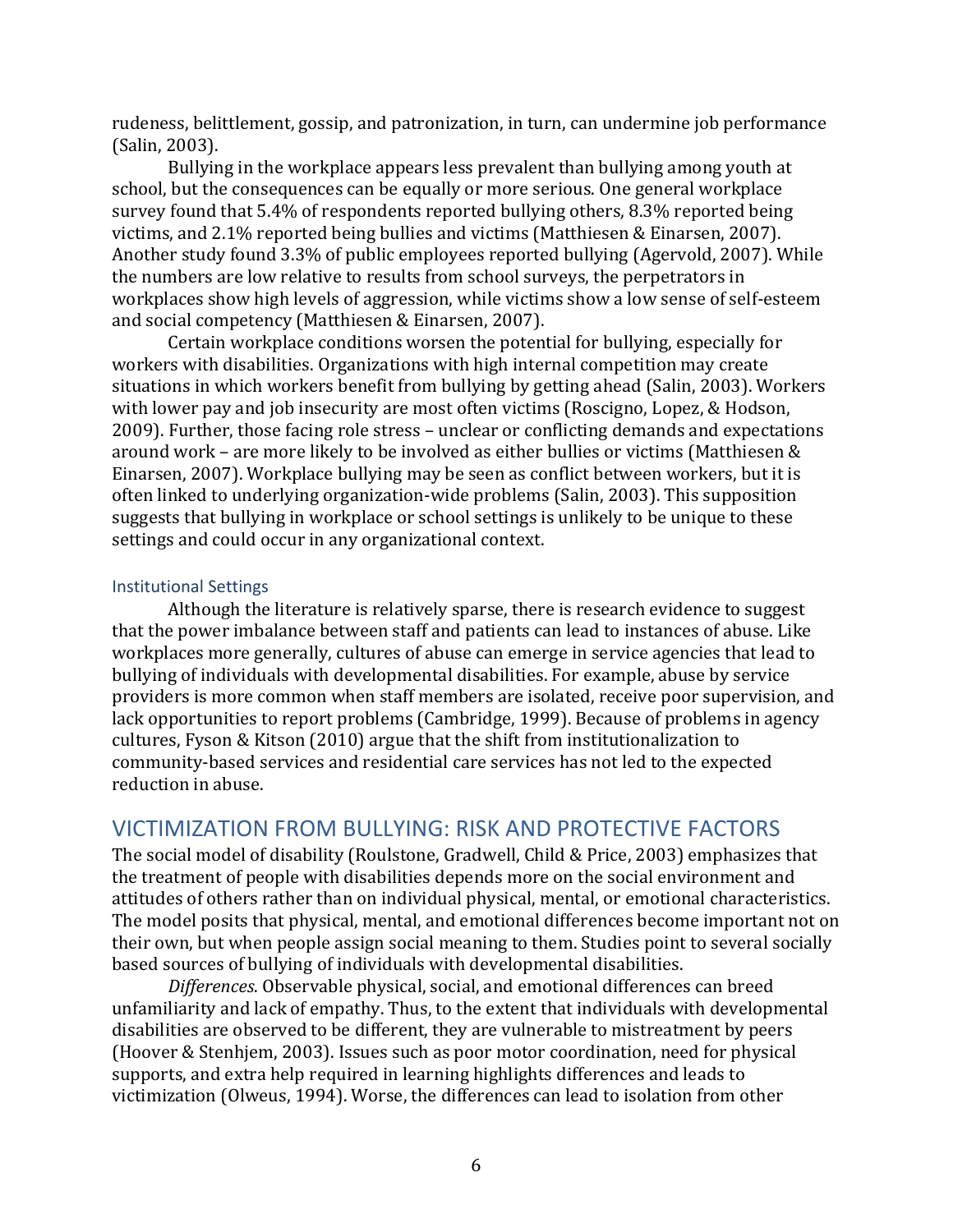children, which exaggerates superficial differences and hides underlying commonalities (Estell et al., 2009). Bullying victims with developmental disabilities may stand out in other ways from bullying victims in general. Those with developmental disabilities may face more emotional and interpersonal problems than others (Reiter, & Lapidot-Lefler, 2007), characteristics that make youth vulnerable to bullying (Beaty & Alexeyev, 2008). Again, however, differences in vulnerability by themselves do not cause bullying inasmuch as they serve as social markers interpreted by others as justification for bullying.

*Networks*. Friends provide protection from bullies (Kilpatrick & Malecki, 2003; Rigby, 2000; Whitney, Nabuzoka, & Smith, 1992). Individuals with developmental disabilities may have fewer opportunities for friendships (Bourke & Burgman, 2010; Martlew & Hodson, 1991), be less popular (Estell et al., 2009; Sabonie, 2004), and have less contact with a wide network of peers (Didden et al., 2009). According to one study of 40 children with autism spectrum disorder, 40 children with dyslexia, and 40 children without special needs in UK schools, receiving support from classmates was the most important means of reducing the frequency of bullying (Humphrey & Symes, 2010). These findings highlight the relational nature of bullying. Along with individual characteristics, social networks define vulnerability to bullying (Rodkin, 2013).

Having few friends worsens the risks of bullying in several ways. It leaves youth alone at playtime (Dawkins, 1996), an unstructured period when bullying commonly occurs. Without friends or helpful bystanders nearby, individuals can become easy targets. In addition, having few friends can mark youth as less well-accepted by peers, lacking in power, and different from others (Bacchini, Affuso, & Trotta, 2008). Bullies tend to have more positively viewed interpersonal characteristics such as popularity, friendliness, and good looks than victims and bully-victims (Farmer et al., 2012). In contrast, having few friends can reflect challenges with social adjustment and highlight differences between individuals with developmental disabilities and others (Scholte et al., 2009).

Being isolated in special classrooms also makes it hard to form protective friendships (Rose, Monda-Amaya, & Espelage, 2011). Exposure of others to individuals with disabilities tends to moderate this isolation. The exposure can come through reading, television, adult contacts, or most importantly, knowing a student with disabilities in school. It leads to more positive views of the capabilities of the students with disabilities and support for inclusion (Siperstein, Parker, Bardon, & Widaman, 2007). In a qualitative comparison of 12 special education students in separate schools with nine similar students in general education integrated schools, Bunch & Valeo (2004) found that subjects in the inclusive schools reported more friendship and less abuse.

Although rarely studied, networks among adults with disabilities likely bring the same benefits. Isolation in workplaces, residential settings, and communities can increase vulnerability to bullying. Conversely, studies described below highlight the benefits of having mentors, confidants, and advocates in the workplace. Even in the absence of bullying, strong network ties of adults with developmental disabilities to other adults can mitigate impacts of bullying.

*Imbalance of Power*. By definition, bullying involves an imbalance of power in which the victim lacks the resources to respond in a way that stops the hurtful behavior. Bullying involves an assertion of power by those who are physically, socially, and verbally dominant and serves as a source of social status for perpetrators. As Davis argues (2005: p. 2), "Bullies are comfortable with their behavior and are willing to put up with punishment in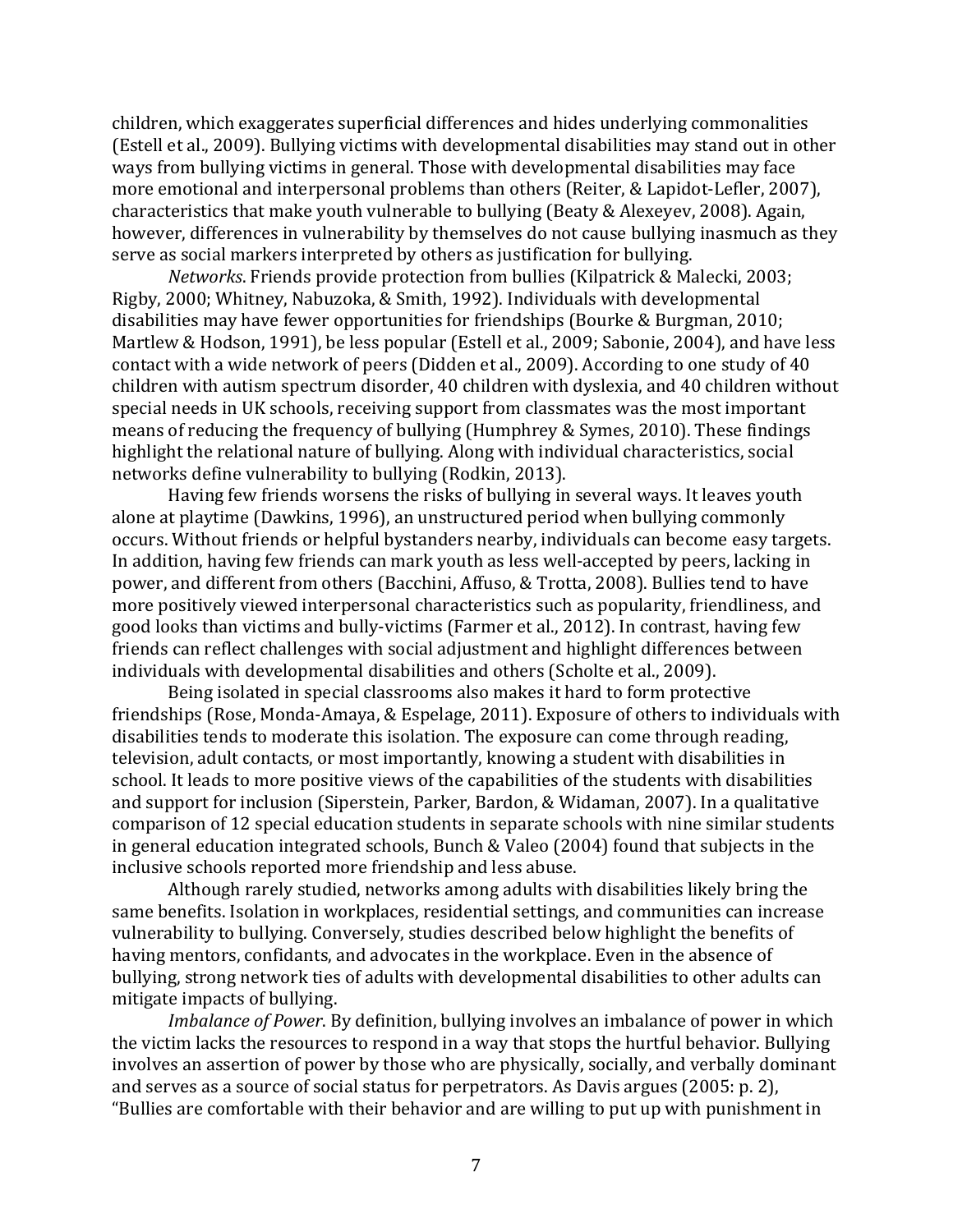exchange for feelings of power they get from intimidating others." This insight attributes problems to the imbalance of power in relationships rather than to the psychological traits of individuals. It also suggests that it is the lower status and power differential that may be associated with individuals with developmental disabilities that makes them more likely others to experience bullying (Byers, McLaughlin, & Peppin-Vaughan, 2012; Heinrichs, 2003).

The nature of power relationships can vary across classrooms (Rodkin, 2013). Some classrooms have hierarchical peer networks that concentrate social and reputational power among a few students. Bullies tend to be more popular in hierarchical networks where relationships of dominance are more common. In contrast, classrooms with egalitarian peer networks disperse social and reputation power and reduce bullying.

However, power differences extend beyond informal peer relationships. Both young people and adults with developmental disabilities face victimization related to formal power differences. Teachers can bully students with developmental disabilities, workplace supervisors can bully employees, and staff in community care facilities can bully residents. These power imbalances are particularly threatening, as victims have little recourse in appealing to authorities.

*Social Fluencies*. Individuals with developmental disabilities tend to lack social and conversational skills that smooth out interaction problems, diffuse potential for mistreatment, and get help from others (Christensen et al., 2012; Flynt & Morton, 2004; Sterzing, Shattuck, Narendorf, Wagner, & Cooper, 2012; Unnever & Cornell, 2003). They may not easily grasp the intent of the actions of others (van Roekel, Scholte, & Didden, 2010), or make the subtle distinctions between harmless and hostile intentions. Too often there is conflicting information, such as when bullying is accompanied by insincere social cues of benign motives (Leffert, Siperstein, & Widaman, 2010). More generally, bullying victims may lack the social confidence to overcome threatening situations or to explain incidents in ways that maintain self-esteem. They may not be skilled at use of language (Luciano & Savage, 2007) or the conversational give-and-take that diminishes tension (AbilityPath.org, 2011). Thus, what may appear as normal horseplay for many kids may, because of the imbalance of power, reflect bullying when involving individuals who for a variety of reasons may be less socially fluent in the rules of play.

A study of 141 5th-grade students with and without learning disabilities (Kaukiainen et al., 2002) illustrates how these dynamics can play out for individuals with developmental disabilities. The study found that lower rates of victimization were correlated with higher social intelligence, defined as the ability to adjust to new situations and people (e.g., able to guess the feelings of others, knows how to persuade others, can talk others into taking his or her side). Further, the results showed that the learningdisabled students were more likely to score lower on the social intelligence scale. In addition, another study by Kloosterman et al. (2013) similarly found higher victimization among adolescences with autism spectrum disorder than without.

*Type of Disability*. The literature makes a distinction between high incidence disabilities – more common but less encompassing limitations such as speech disorders, learning disabilities, ADHD, and emotional disorders – and low incidence disabilities – less common and typically more encompassing limitations such as severe developmental delay, physical impairment, chronic health problems, multiple disability, and autism. Compared with high incidence disabilities, low incidence disabilities tend to be more observable – at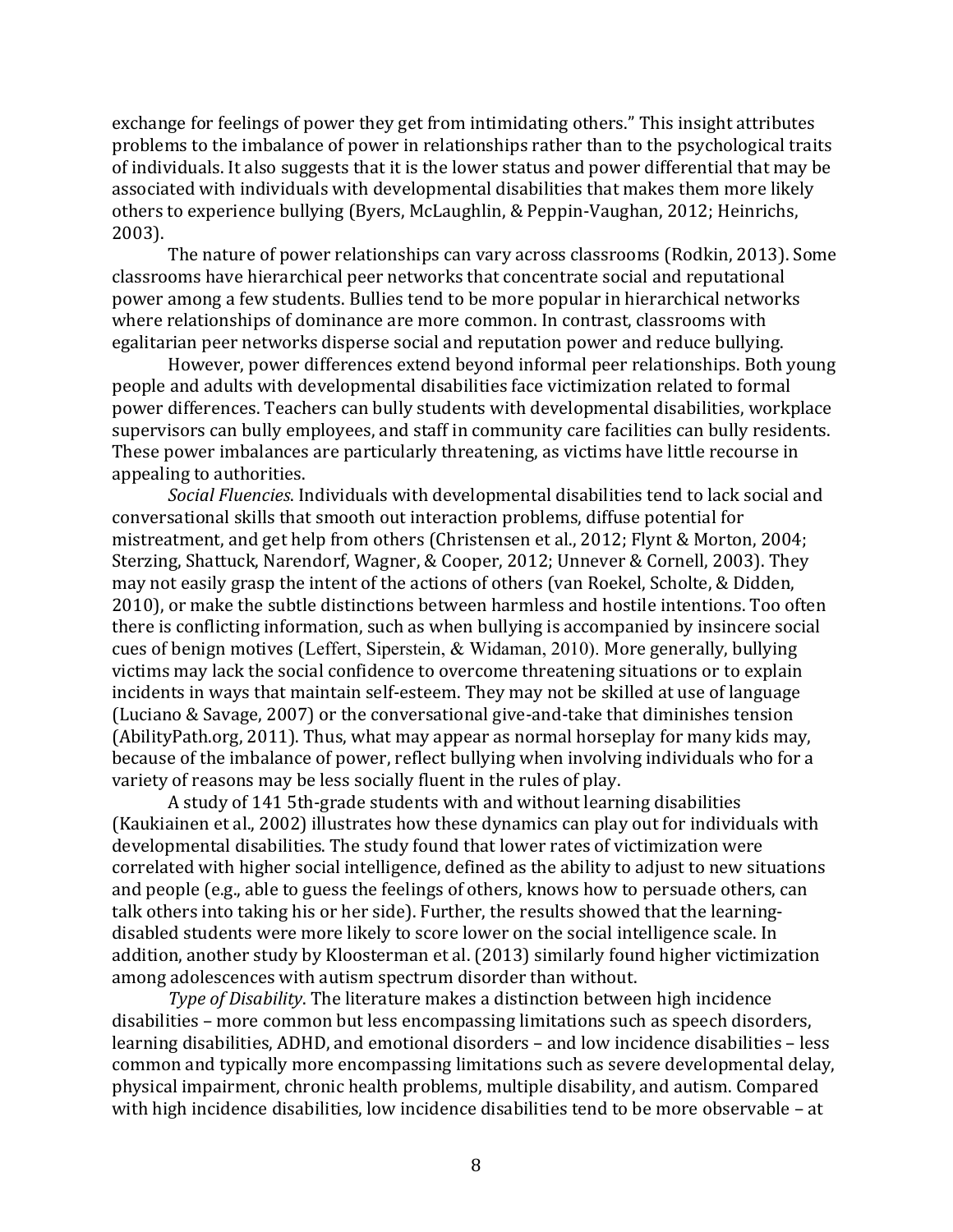least in part because they are occur with less frequency in the population and individuals may have less experience encountering other individuals with these specific disabilities. Research has found that individuals with low incidence disabilities, and those disabilities that involve more encompassing limitations, may encounter bullying simply because they are less common and more likely to be perceived as different. Rose and Monda-Amaya (2012) found more victimization among those with more severe, low incidence disabilities.

At the same time, there is also evidence that it is those with moderate (versus mild or severe) disabilities that may have the greatest risk of bullying. Studies have found that bullying is lower among very high incident (and low encompassing) disabilities as well as among very low incident (and more encompassing) disabilities, than among those with moderate disabilities (Beaty & Alexeyev, 2008; Whitney, Smith, & Thompson, 1994). Research suggests that bullying tends to involve competition for power in the middle of the hierarchy, which may exclude those who fall outside this typical social hierarchy (Faris & Femlee, 2011). Significant differences that place individuals with developmental disabilities outside the average experiences of school and work might also place them outside the usual realm of bullying. While explanations vary in terms of how they account for differential bullying among individuals with disabilities, those with moderate rather than mild or severe disabilities appear to face the most bullying.

The visibility of disability also has a relationship to bullying, but the literature has produced mixed findings. On the one hand, disabilities that are harder to see can make children seem unusual without an easy explanation for the differences (Swanson, 2013). Other students may thus bully those with cognitive, learning or other less visible disabilities than those with visible physical disabilities (Brown, Ouellette-Kuntz, Lysaght, & Burge, 2011). A systematic review of 59 studies on peer victimization of children with chronic conditions found that children with psychiatric diagnoses and learning disabilities face the highest victimization (Sentenac et al., 2012). On the other hand, one study of 686 students in nine elementary and middle schools found that those with behavioral disorders (ADHD, emotional disturbance) and observable disabilities (including mild intellectual disabilities) are victimized more than those with non-observable disability such as specific learning disabilities (Swearer, Wang, Maag, Siebecker, & Frerichs, 2012). Even if the literature is mixed on the issue, the fact remains that students with both visible (i.e., physical limitations) and non-visible disabilities (i.e., behavioral problems, learning disabilities) are bullied more than their general education peers (Carter & Spencer, 2006).

#### <span id="page-9-0"></span>Bully-Victims: An Adaptive Response to Bullying

Individuals with developmental disabilities also can be perpetrators of bullying (Carter & Spencer, 2006; Kaukiainen et al., 2002), although less often than others (Farmer, 2013). For example, based on a sample of 60 adults with disabilities in work centers in England, McGrath, Jones, and Hastings (2010) found that "43% of participants reported that they had been bullied within the preceding three months and 28% identified themselves as having bullied others." Rose, Espelage, & Monda-Amaya (2009) found higher self-reported bullying by middle school students with disabilities who were enrolled in self-contained special education classes (21%) than students with disabilities who were enrolled in inclusive settings or part-time special education classes (16%). Unlike other studies,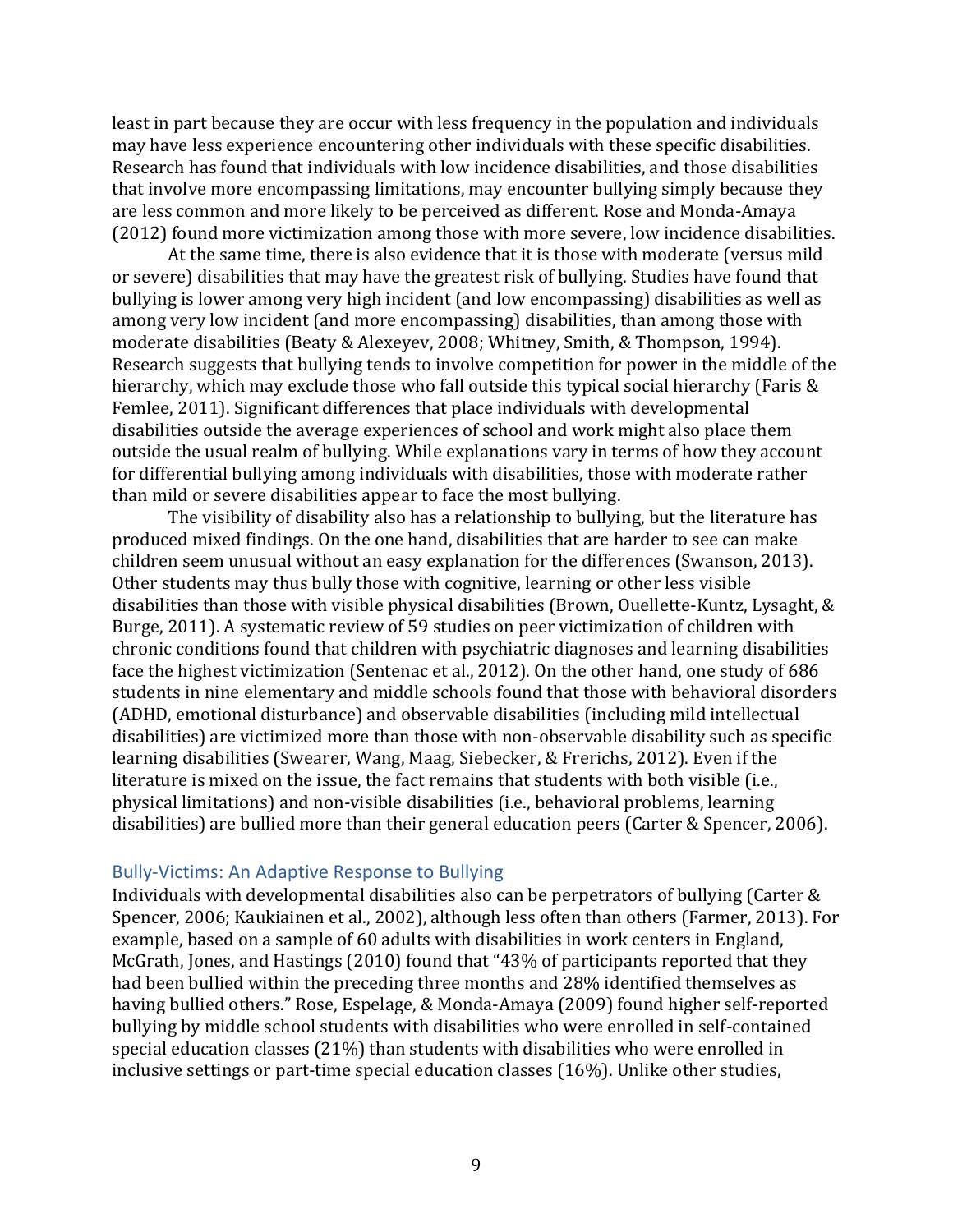however, this one reported that special education students bullied others more than general education students (10%).

Bullying perpetration often co-exists with bullying victimization (Nabuzoka, Whitney, Smith, & Thompson, 1993). Rose, Monda-Amaya, & Espelage (2011) reported that 15–42% of victims with a disability exhibit bullying characteristics. Van Cleave and Davis (2006) used national data to find that children with emotional, developmental or behavioral problems were more likely to be both victims and bullies than other kids. Individuals with developmental disabilities relating to impulse control, for example, may bully more vulnerable individuals with developmental disabilities (Reiter & Lapidot-Lefler, 2007) or elicit bullying from others (Weiner & Mak, 2009). Much like victims, however, bully-victims need intervention.

Provocative bullies are bully-victims (Olweus, 1993) who respond in kind to mistreatment by mistreating others: either other bullies or third-party victims. These aggressive or provocative victims make up about 10–20% of all bullying victims but differ from other bullying victims who do not retaliate or victimize others (Olweus, 2001). Individuals with developmental disabilities sometimes fit this category of provocative bully-victims. They face special stress in daily life, particularly in an unsupportive environment, and may respond in kind to poor treatment (AbilityPath.org, 2011). Those who are physically strong may, in particular, fall into a bullying role in dealing with provocation (Unnever & Cornell, 2003). Thus, a study of 1,389 5th-graders, including 145 with special education needs (Farmer et al., 2012, p. 19), found that "students who received special education services had elevated rates of involvement as victims and bully-victims, but not as bullies."

# <span id="page-10-0"></span>MONITORING BULLYING

Research studies say little about the specifics of monitoring bullying of individuals with developmental disabilities; they do however indicate that teachers and adults lack awareness of the problem and suggest that better monitoring is needed. Teachers underestimate the extent of bullying experience by children with developmental disabilities, when compared to self-reported incidents of bullying by these same children (Whitney et al., 1994). Teachers may view as normative play what in fact may be bullying (van Roekel et al., 2010). They may also attribute bullying problems to the student rather than the classroom or school environment of peer interaction (Byers, McLaughlin, & Peppin-Vaughan, 2012). Parents as well often remain unaware of what happens to their children in school. Indeed, children with developmental disabilities report teachers as being not helpful and hesitant to involve parents (Bourke & Burgman, 2010).

Given the need to better monitor and increase awareness of the problem, the research literature can help by providing models of data gathering. Schools, and potentially other settings, can learn from research studies about the specifics of implementing a survey of bullying to the general population or to individuals with developmental disabilities. Further, questions used in scholarly studies that reliably and validly measure bullying and victimization can be adapted by schools and other settings to monitor the problem. Importantly, other areas of the larger project of which this research review is a component also offer a number of insights regarding the monitoring of bullying in schools and other contexts.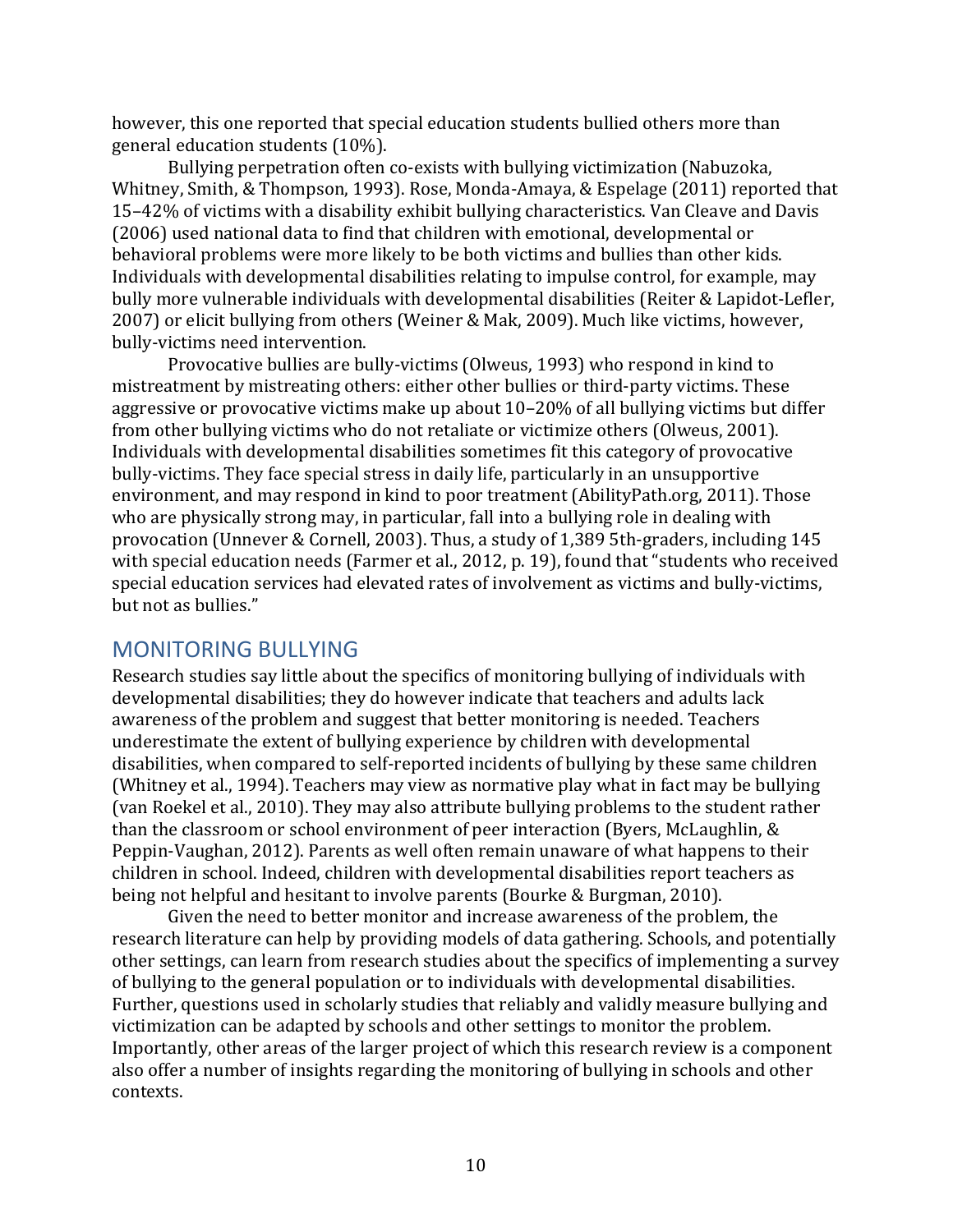# <span id="page-11-0"></span>ADDRESSING BULLYING: BEST PRACTICES

Experts advocate the use of multilevel strategies to address bullying of individuals with developmental disabilities. Change requires action at the level of organizations, groups, and individuals (Rose, Allison & Simpson, 2012; Hong & Espelage, 2012). Furthermore, some argue that the same recommendations to prevent bullying of youth in general apply to those with exceptional needs (Heinrichs, 2003; Turner et al., 2011). While there are apparent similarities in the prevention approaches required to reduce the bullying of individuals with or without developmental disabilities, this review focuses specifically on the studies that examine intervention effects for individuals with developmental disabilities.

# <span id="page-11-1"></span>Organizational Level Best Practices: Schools

School leaders need to make protection of individuals with developmental disabilities a high priority and to take the problem as seriously as discrimination against minorities, women, and other protected groups (Mencap, 2006). Federal legislation prohibits discrimination based on disability. Organizations, including schools, are subject to suit if they permit a hostile environment toward individuals with developmental disabilities and deprive these individuals of opportunities for learning (Maag & Katsiyannis, 2012). Moreover, creating a supportive and inclusive learning environment for students with disabilities remains a requirement of a good school – and indeed a federal mandate given requirements that treatment not disrupt the opportunity for learning. The literature suggests several actions that schools can take:

*Policies*. Schools should develop clear anti-bullying policies (Byers, McLaughlin, & Peppin-Vaughan, 2012), taking ownership of the problem rather than attributing it to individuals. Rules can best be developed as part of a school-wide cooperative effort that solicits staff and student input. With clear guidelines and standards announced, publicized, and posted, all those involved can respond consistently to bullying. Having rules in place does not guarantee better treatment of individuals with developmental disabilities, of course, but it offers a start in emphasizing the importance of the problem and the need to involve all parties in its solution (Schoen & Schoen, 2010).

*Structures*. Policies must be accompanied by structures to carry out those policies. Normally, coordinating committees are appointed to oversee implementation of antibullying policies and programs. In Great Britain, guidance from the Department of Children, Schools, and Families calls for schools to appoint a staff member to look out for children with learning disabilities who may be victims of bullying (Allen, 2008). Training programs for school staff on bullying, disability harassment, and the special circumstances of students with disabilities should be in place to help implement policies effectively (Raskauskas & Modell, 2011). Students with developmental disabilities may also want to be involved in making changes (Martin & Stubbs, 2012). Parents of children with developmental disabilities should be encouraged to participate as well, as they consistently report that schools fail to help their children when informed of problems of bullying (Primm, 2012).

*Awareness*. Schools that have awareness programs do more to decrease bullying, but they should also involve and support individuals with developmental disabilities in the awareness activities (DCSF, 2008). Studies report that staff members remain unaware of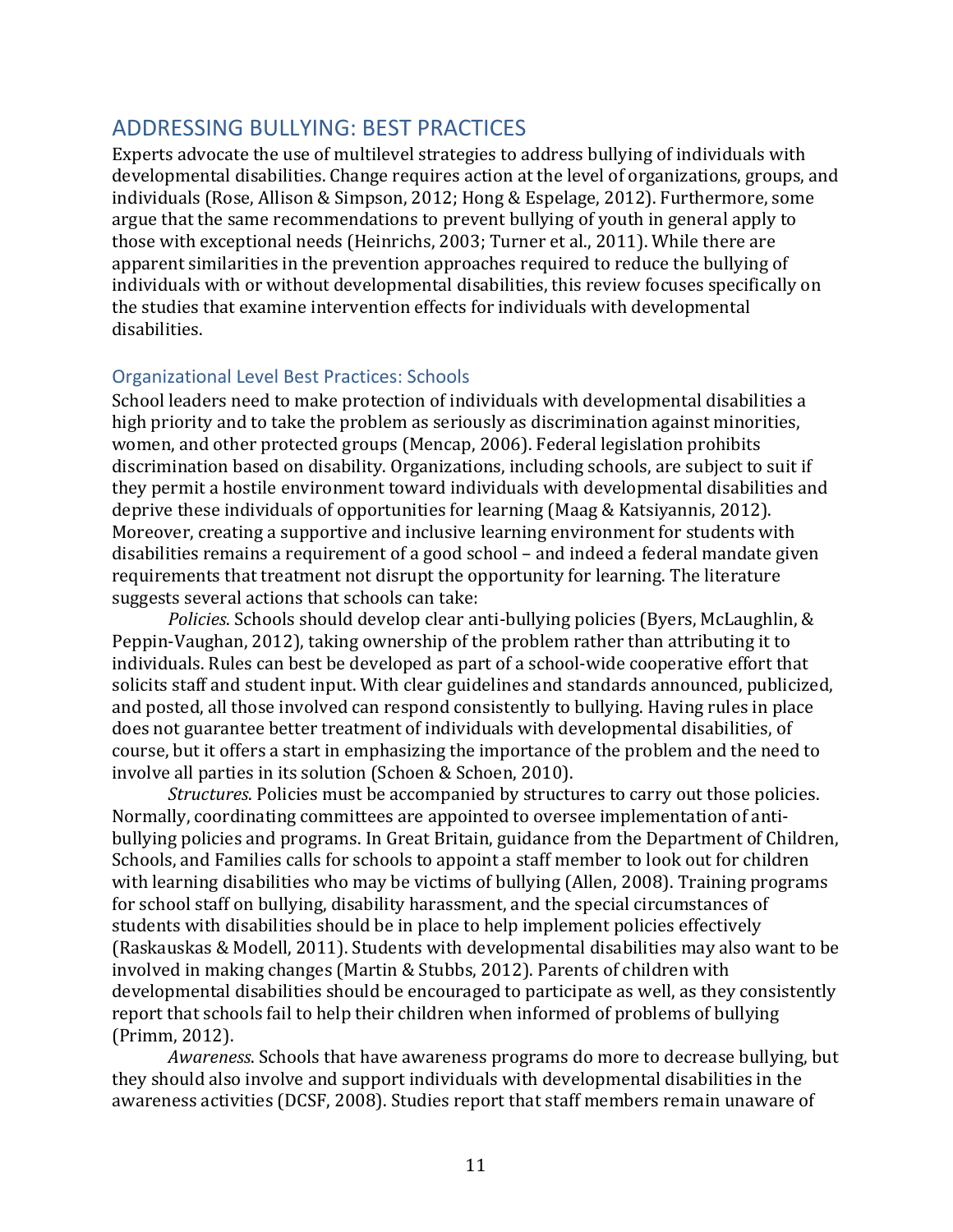the extent of the problem (Heinrichs, 2003), a point echoed by the students themselves, who say that teachers do little to help (Mencap, 2006). For example, a comparison of teacher and peer nominations of bullies and victims found agreement for general education students but not for students with learning disabilities (Nabuzoka, 2003). Discussion of the problem with parents, students, and the community can effectively increase awareness of the problem (Hoover & Stenhjem, 2003). Surveys of the attitudes and experiences of bullying among students and workers can also help raise awareness (Olweus & Limber, 2010).

*Normative Environment*. To change a hostile environment and moderate the occurrence of bullying, school-wide norms or ethos need to improve (Duffy & Nesdale, 2009). Expectations need to be clearly defined so that norms foster empathy for fellow students with disabilities rather than hostility (McLaughlin, Byers, & Oliver, 2012). Toward that end, leaders need to emphasize the importance of changing attitudes, while students need to take the lead in helping to establish understanding and positive relationships with individuals with developmental disabilities. Bystanders play a critical role in bullying, often goading bullies on, and they need instead to become active in preventing and stopping bullying incidents.

In the Olweus bullying prevention program (Olweus & Limber, 2010), students are expected to follow four rules, which are posted throughout the school:

- 1. We will not bully others.
- 2. We will try to help students who are bullied.
- 3. We will try to include students who are left out.
- 4. If we know that somebody is being bullied, we will tell an adult at school and an adult at home.

The same rules apply to treatment of individuals with developmental disabilities as the general population. However, in whole-school programs, the emphasis is less about rule enforcement and more about achieving more general normative change or widespread acceptance of the rules as guides to interacting with vulnerable students.

While programs like the Olweus bullying prevention have demonstrated positive outcomes for school climate and the incidence of bullying, debate exists concerning the effectiveness of whole-school programs. On one hand, two review articles (Ferguson, San Miguel, Kilburn, & Sanchez, 2007; Merrell, Gueldner, Ross, & Isava, 2008) concluded that anti-bullying programs have weak effects. They may bring improvements in knowledge, intentions, and norms but generally do little to change behavior. Since bullying continues as an effective strategy in climbing the social hierarchy in schools, incentives for bullying remain. On the other hand, two reviews (Ttofi & Farrington, 2011; Vreeman & Carroll, 2007) concluded that whole-school anti-bullying programs have small but real benefits. When applied to a large population of students, even small benefits translate into many fewer incidents. The best programs are deeply committed to preventing bullying, and reach their goals by meeting with parents as well as students, using firm disciplinary methods, and improving playground supervision.

Despite mixed effects overall, whole-school anti-bullying programs may benefit students with developmental disabilities. The programs appear to help high-risk victims more than others (Ferguson et al., 2007). Since individuals with developmental disabilities are at high risk of being bullied, they may benefit from the programs more than most. However, the programs may need modification to best help bullying victims with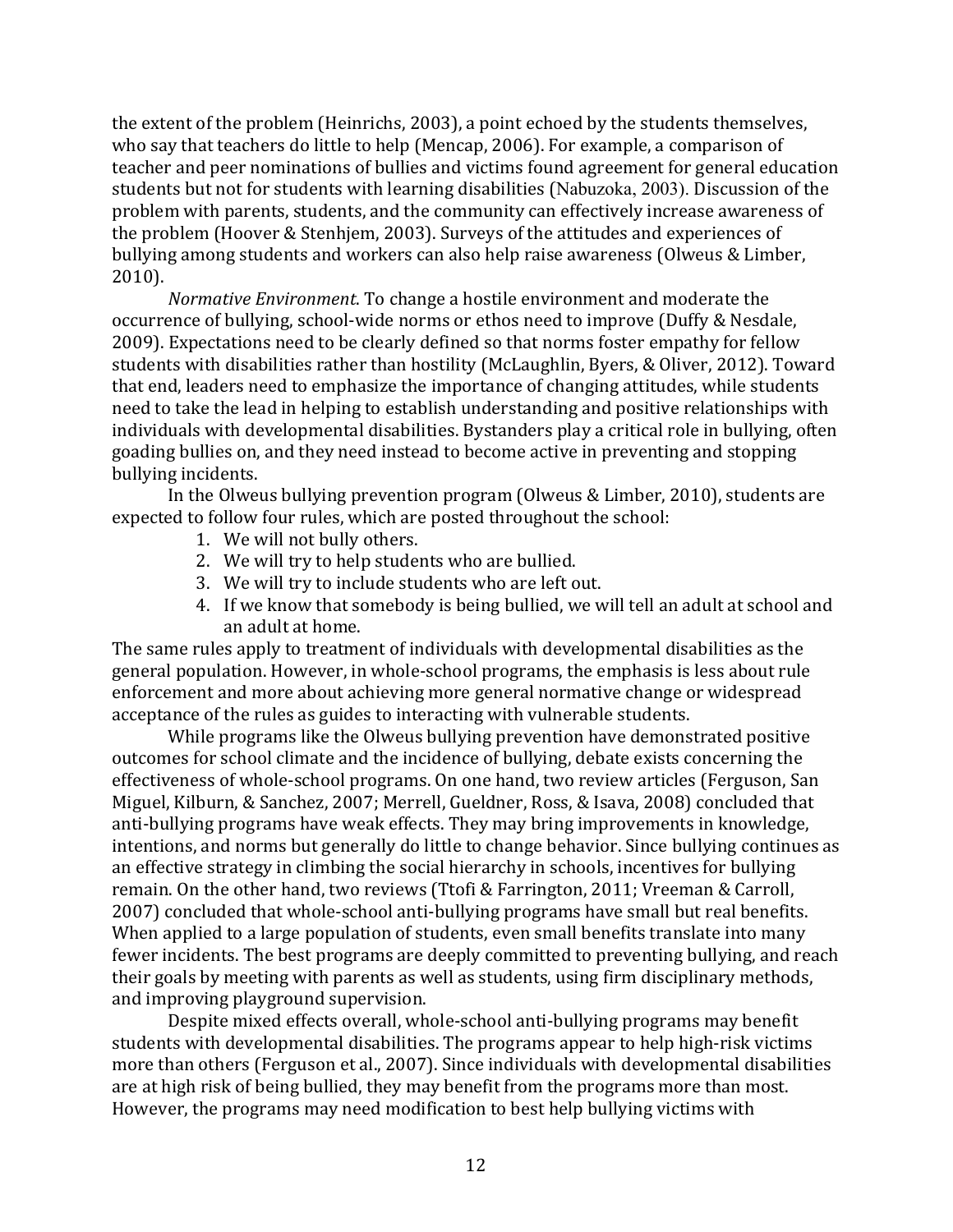disabilities (Raskauskas & Modell, 2011). For example, they should add content to increase awareness and sensitivity to disability concerns and make special efforts to involve students with disabilities in developing and implementing anti-bullying programs.

*Tracking and Reporting*. Reducing bullying also requires tracking and reporting of incidents (Schoen, 2010). In schools, staff members need to monitor areas such as hallways and playgrounds where bullying often occurs (Heinrichs, 2003). Movement between settings for individuals with developmental disabilities (e.g. between special education and mainstream classrooms) creates vulnerability. All incidents should be reported to measure the extent of the problem, note progress in reducing bullying, and identify areas to improve. Further, the National Council on Disability (Young, Ne'eman, & Gelser, 2012) recommends that parents be notified whenever a child is involved in an incident as a bully or victim. Clear and accurate communication with parents allows them to work with school personnel to prevent the reoccurrence of the bullying, but reporting also must adhere to privacy requirements (U.S. Department of Education, 2013).

Obtaining accurate figures on bullying requires that individuals with developmental disabilities not be afraid to report incidents. They sometimes have trouble talking about bullying problems with others (Blood & Blood, 2004) and may not communicate well about the nature and seriousness of the problem (Bramston & Fogarty, 2000). Thus, they may need help in articulating the problem (Crow & McLaughlin, 2012). Some suggest that individuals with developmental disabilities be taught signals that they can use to indicate that they are being bullied but without drawing attention to themselves (Allen, 2008). Another form of monitoring involves needs assessment obtained from surveys, focus groups, and personal interviews. However, these assessments should be adapted to individuals with developmental disabilities by making definitions and wording clear, in order to make self-reports reliable and valid measures (Raskauskas & Modell, 2011).

*Punishment*. Punishment of bullying should result from violation of rules but should avoid extreme forms – such as suspension – that create resentment (Heinrichs, 2003) in favor of withdrawal of privileges (Ttofi & Farrington, 2011). Inconsistent punishment may be worse than no punishment (Davis, 2005); therefore, making punishment part of a school-wide program can help address perceptions that bullies are being treated unequally. Ideally, punishment should occur in conjunction with activities designed to promote positive change and be delivered with a positive emotional tone (Davis, 2005). In contrast, no-tolerance policies make clear the seriousness of the problem, but can fail to consider special circumstances (DCSF, 2008). Further, since individuals with developmental disabilities perpetrate as well as suffer from bullying, they may be vulnerable to excessive punishment. Moreover, interviews of students with developmental disabilities indicate that victims want to look beyond punishment for specific incidents to encourage a better environment overall (Martin and Stubbs, 2012). The students suggest an emphasis on disability awareness, understanding, and tolerance – all ways to help support victims and integrate rather than punish bullies.

*Inclusion*. Schools that isolate individuals with developmental disabilities in special classrooms may exacerbate bullying (Young et al., 2012; Rose et al., 2009). Although isolation can limit contact with potential bullies (Martlew & Hodson, 1991), most studies find that mainstreaming individuals with developmental disabilities serves to moderate perceived differences and increase positive peer relationships that protect individuals from bullying. Studies also have found that children with learning difficulties say they prefer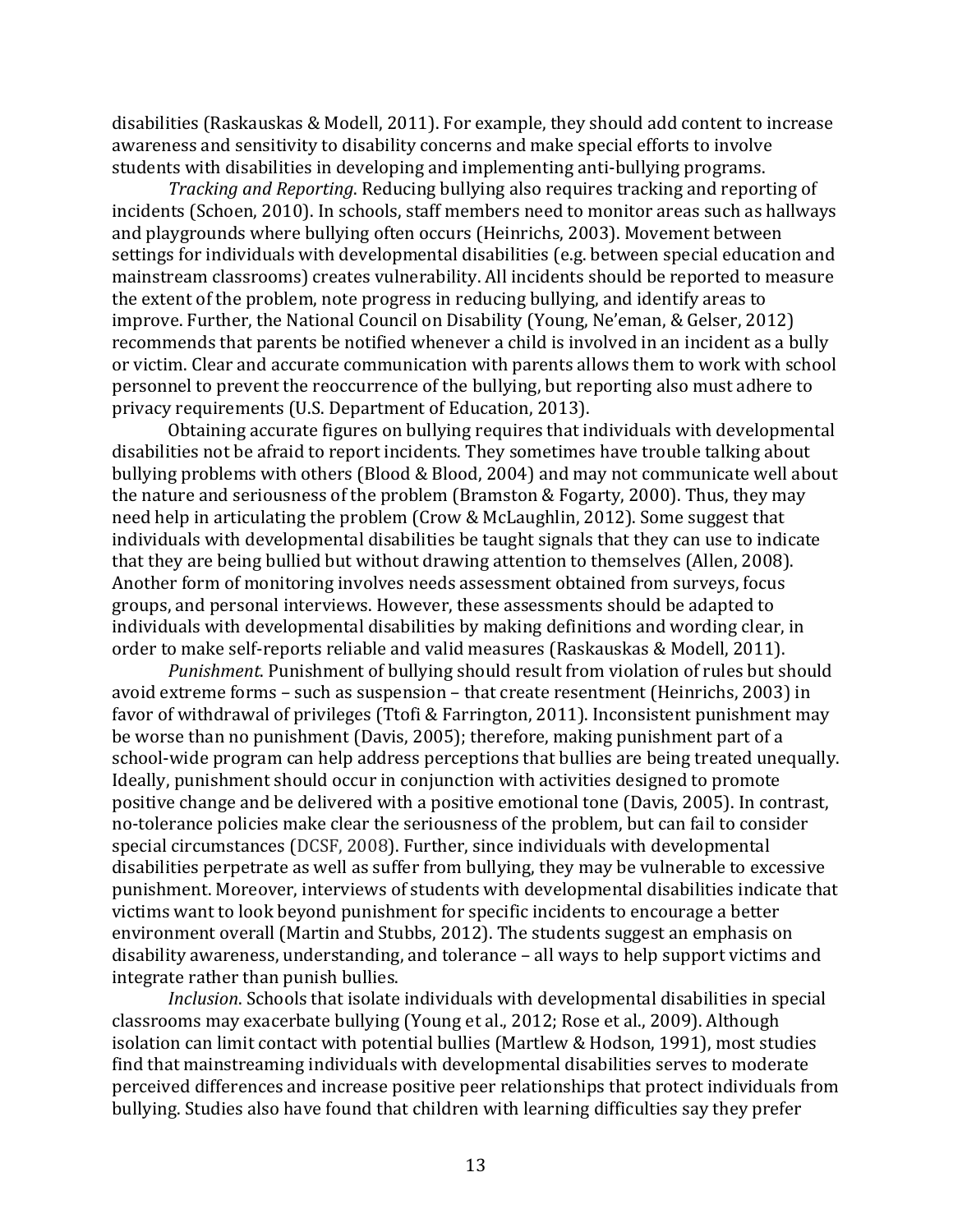being part of mainstream classrooms, but need some accommodations to receive help in more isolated settings (Norwich & Kelly, 2004).

However, studies of attitudes toward students with developmental disabilities suggest some caution. Wong (2008) concluded that the presence of students with disabilities does not bring about positive attitudes on its own. Moreover, a national sample of middle school students found little interest in interaction with peers who have developmental disabilities (Siperstein et al., 2007). Although recognizing the benefits from inclusion for promoting acceptance, students express concerns about disruption of learning, as do parents with children in special education classes (Sterzing et al., 2012).

To be effective, inclusive classrooms need to make special efforts to integrate individuals with developmental disabilities and to facilitate positive interaction (Rose et al., 2011; Sterzing et al., 2012). Programs to educate students about disabilities have mixed effects on attitudes (Godeau et al., 2010; Holtz & Tessman, 2007; Vignes et al., 2009). Likely more valuable than information are teaching practices that include activities in which students with and without disabilities can cooperate to mutual benefits (Hong & Espelage, 2012). However, individual teachers often lack time and other resources to provide students the help they need to avoid bullying. Recognizing the limitations of individual efforts, in one school, an inclusion team consisting of experts and school staff helped smooth the transition of students with disabilities from special services to mainstream classrooms (Gibb, Tunbridge, Chua, & Frederickson, 2007).

*Summary*. Despite the many recommendations contained in the literature on schoolbased change, questions remain about when these programs work and how much they help individuals with developmental disabilities. It may be that the quality of the implementation is more important than the program activity itself. Whatever recommendations are adopted, they require the full commitment of administrators and teachers. Programs need to be intensive, long lasting, and comprehensive, demonstrating commitment to the adoption of multiple program components (Smith, 1997; Ttofi & Farrington, 2011).

# <span id="page-14-0"></span>Organizational Level Best Practices: Workplace and Community

In a number of ways, effective anti-bullying strategies used by schools are applicable to workplaces. Like schools, businesses, government offices, and non-profit organizations need policies, structures to implement policies, awareness of the problem, normative changes, tracking and reporting, punishment, and inclusion. Indeed, because the literature on bullying at work has devoted so little attention to individuals with developmental disabilities, ideas from the school-based literature must be adapted to the workplace. However, differences between schools and workplaces in the ages of those involved in bullying, the nature of authority and power, and the special rights of workers raise a few special issues in workplaces.

First, workplace bullying of individuals with developmental disabilities may be seen as an issue of workplace safety. Like the whole-school approach, the workplace-safety approach focuses on creating a safe work environment that lowers risk more than blaming individuals for the problem (Carponecchia & Wyatt, 2011). Workplace-safety approaches resonate with risk management practices, which are already part of large organizations. However, awareness needs to be raised, and norms about the treatment of individuals with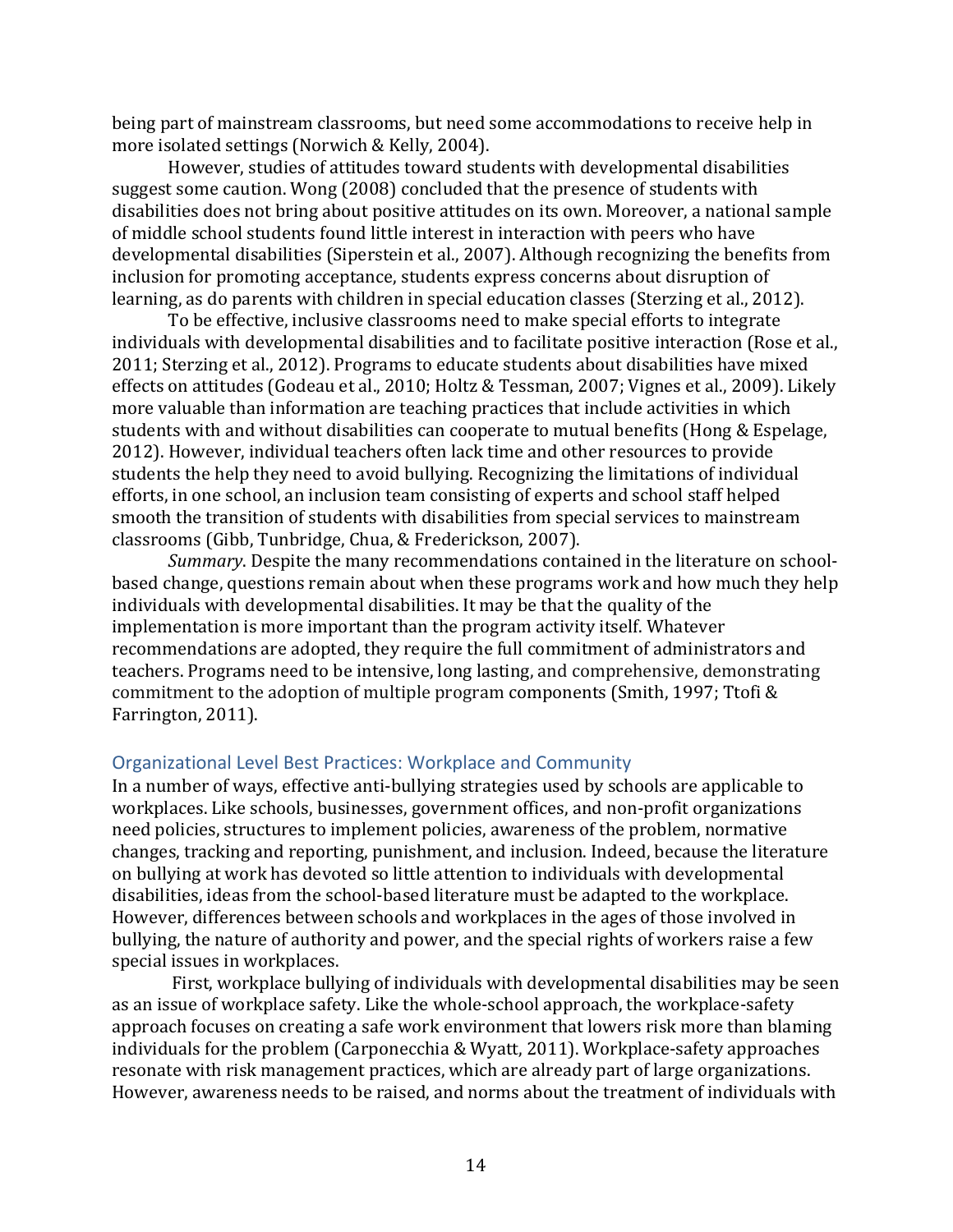developmental disabilities need to be changed, in order to *prevent*, rather than merely respond to the problem (Vartia & Tehrani, 2012). Without specific efforts to raise awareness and change norms regarding the treatment of individuals with developmental disabilities, organizations may face suits for disability harassment.

Second, human resource departments can take the lead in tracking, monitoring, educating, training, coaching, and investigating bullying. They require the support of management to be effective in these actions, but often have the capacity to lead the organization in making changes. Since the departments already are involved in applying federal laws that protect women and minorities from discrimination, they can extend their mandate to include bullying and mistreatment of individuals with developmental disabilities. Human resource specialists can add bullying and disability protection to their training, investigate problems and coach victims, and monitor improvements, perhaps even using bullying surveys, as suggested by Vartia and Tehrani (2012).

Third, progress likely comes most clearly when goals and strategies unite workers in a common effort to improve the work environment. This eases the burden on the victims with disabilities, who do not have to confront, accuse, or report bullies. Workers with disabilities can easily become segregated and isolated unless their protection and participation is seen as a means to improve the effectiveness and morale of the organization overall. Given the importance of power to bullying, workplaces that emphasize equality, have high morale, and foster respect have less bullying of individuals with developmental disabilities occur (White, Holland, Marsland, & Oakes, 2003).

Moreover, community-serving organizations likely need additional workplace interventions, including special training and resources, or strategies to raise awareness among their employees. Police officers, transit workers, social service providers, adult care team members, and community leaders need to know about bullying in general and bullying of individuals with developmental disabilities in particular (Mencap, 2000). Individuals with developmental disabilities often depend on the help and protection of these workers.

Much as in schools, then, organizational strategies to reduce bullying overall and protect workers with disabilities require commitment of resources and support from the leadership. Unfortunately, there is a dearth of research and, thus, little direct evidence that the workplace strategies are effective. Yet, inferences from related studies on schools and worker morale suggest that actions to protect disabled workers from bullying and mistreatment will bring benefits.

#### <span id="page-15-0"></span>Group and Classroom Level Best Practices

Broad policies and goals of schools and organizations must be accompanied by changes in the day-to-day interactions that occur among groups of students and workers. To improve interactions, some suggest making the topic of bullying in general, and bullying of individuals with developmental disabilities in particular, a part of school curricula (Hoover & Stenhjem, 2003) or worker training (Vartia & Tehrani, 2012). However, there is evidence that other, less formal activities may do more to improve relationships among students and workers (Vreeman & Carroll, 2007).

*Teachers*. In schools, teachers play a critical role in fostering positive interactions in classrooms (Farmer, Lines, & Hamm, 2011). Poor teacher understanding of the problems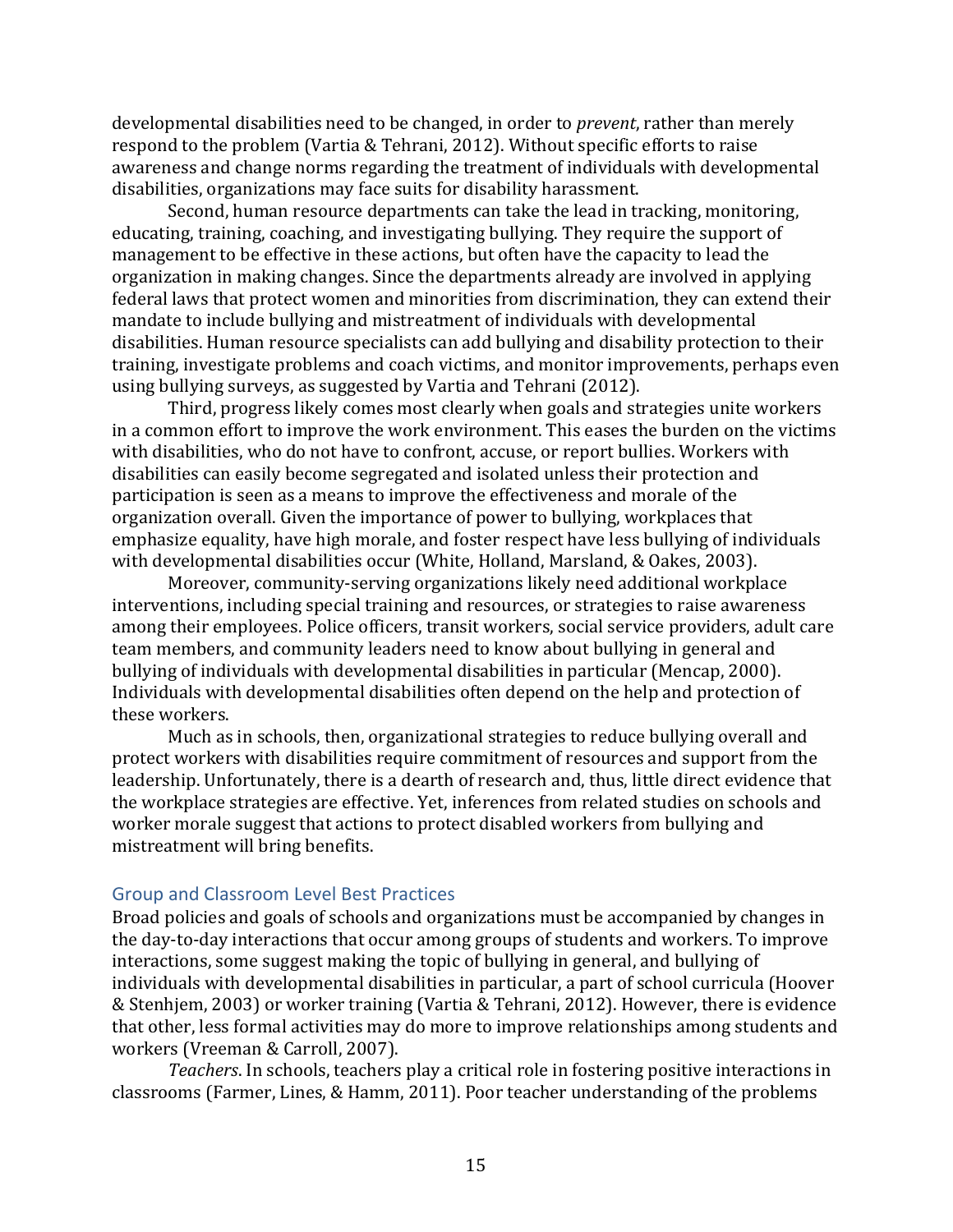faced by students with disabilities in dealing with peers tends to worsen classroom relationships, according to interviews of children with cerebral palsy (Lindsay & McPherson, 2012). Conversely, overprotective or special treatment of students with disabilities may create divides from other students (Byers, McLaughlin, & Peppin-Vaughan, 2012). Setting clear rules and limits helps, but more positive actions can be taken.

Teachers can foster positive peer relationships by shaping classroom interactions (Rodkin, 2013). As victims of bullying tend to be socially marginalized, teachers can discreetly take steps to involve marginalized students in classroom activities and encourage friendships (Farmer, 2013). For example, they can assign seating and organize activities in ways that integrate students who normally fall outside peer networks, countering tendencies for the emergence of strong hierarchies of dominance (Kindermann, 2011). By understanding the dynamics of popularity and power in their classrooms (Kindermann, 2011), teachers can foster equality among students in their informal interactions and reduce bullying (Farmer et al., 2011).

*Inclusive Activities*. Encouraging cooperative activities reduces mistreatment (Rose and Monda-Amaya, 2012). When taking part in group activities, sharing common goals, and developing a sense of belonging to a group, individuals with developmental disabilities are treated better by their peers. Similarly, pairing individuals with developmental disabilities with a typically-developing partner encourages positive interaction (Mishna, 2003). A strong peer relationship can encourage social opportunities and learning for individuals with developmental disabilities. Teachers and supervisors can similarly serve as role models for appropriate non-bullying behavior.

Learning can also be done cooperatively (Byers, McLaughlin, & Peppin-Vaughan, 2012, C2). Programs pairing more advanced learners with students needing help have shown effectiveness in terms of academic outcomes (Fuchs, Fuchs, Kazdan, & Allen, 1999), and may bring benefits in terms of social interaction and acceptance of students with developmental disabilities. Cooperative learning in inclusive classrooms may require labeling of special needs children, but the overall consequences are generally positive; being open about special needs outweighs potential costs of labeling (Frederickson, 2010).

Inclusive activities outside of school can likewise strengthen the networks of individuals with developmental disabilities and reduce bullying. Teachers recommend that students with developmental disabilities become involved in extra-curricular programs for science, computing, foreign language; community activities involving 4-H, churches, summer camps, and volunteering; and recreation such as shopping and going to the movies (Kleinert, Miracle, & Sheppard-Jones, 2007). Parents of children with developmental disabilities may worry about the risks of bullying from participation in these kinds of activities, but the potential to make friends may be worth the risk. For example, Saylor & Leach (2009) reported on an intervention that brings students with disabilities together with peers for shared arts activities, sports, camps, service, and leisure activities as a way to build support networks. Although the program did not eliminate bullying, students with developmental disabilities reported significant declines in victimization and anxiety over a 24-week period.

*Support*. Setting up opportunities for bullying victims to talk about their problems with others can help. According to youth reports, trying to change the behavior of bullies by responding in kind, expressing feelings, and telling adults often makes things worse (Davis & Nixon, 2010). Adults prove most helpful when they listen unconditionally, respond with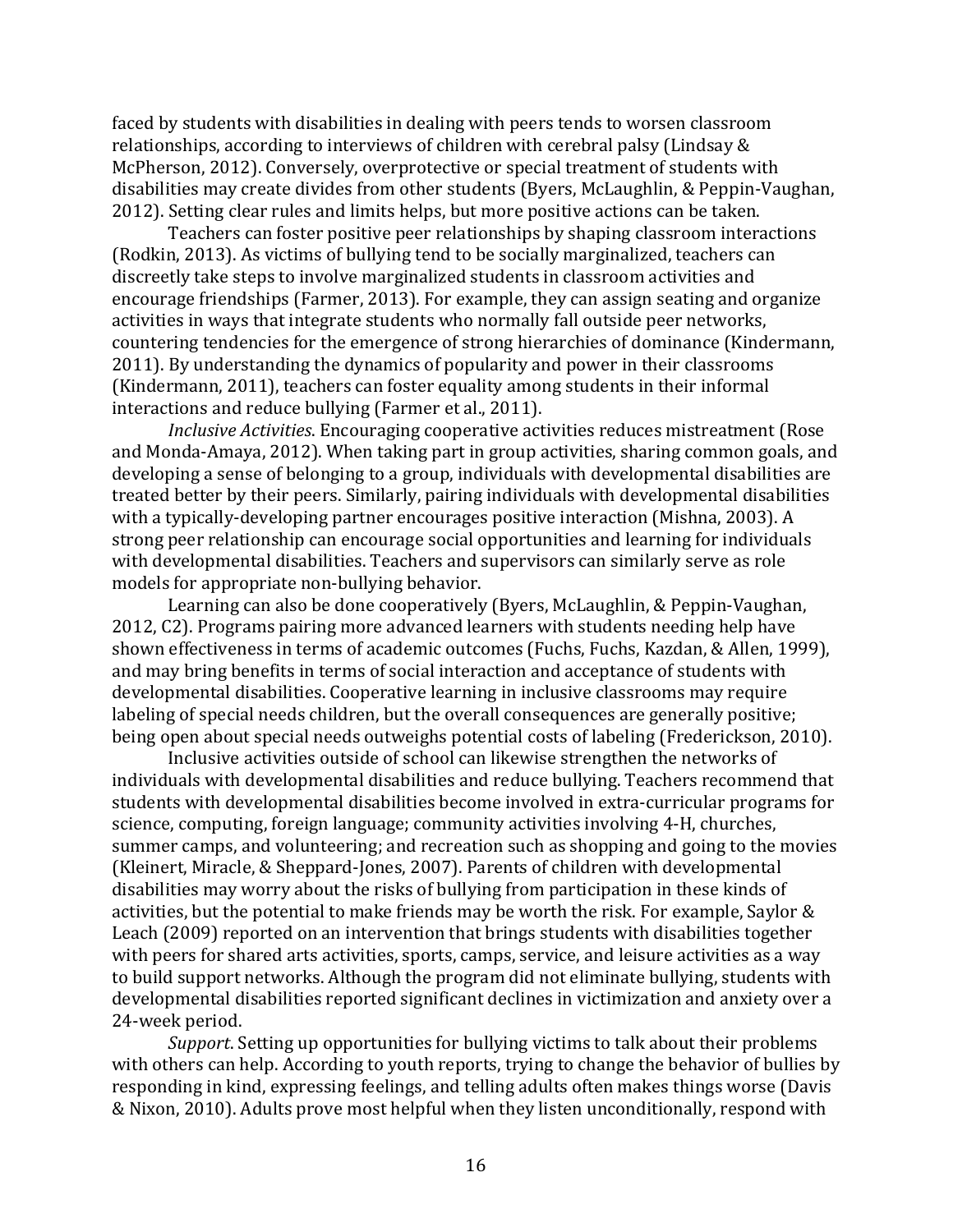warmth and caring, and offer social support (Bourke & Burgman, 2010; Humphrey & Symes, 2010). According to surveys returned from 5,000 persons with disabilities living in group homes, working in a disability employment service, and involved in self-advocacy groups, 75% responded to bullying by telling someone, but 53% said that the bullying still continued (Mencap, 2006). That leaves 25% who told no one. Many welcome the opportunity to talk to someone, including a close personal friend (Blood & Blood, 2004) who will listen and support them (American Academy, 2011).

Further, programs that encourage peer friendships and support may work better than programs that focus on peer advocacy on behalf of victims. One piloted program had peer students advocate on behalf of students with disabilities who were victimized by bullying (PACER, 2011, 2012). The results of a survey of the peer advocates showed that they believed the program worked and helped them better understand disabilities, but there was no independent evaluation of the impact. In a more rigorous evaluation, however, Ttofi and Farrington (2011) reported that peer mediation, peer mentoring, and bystander intervention programs were associated with greater victimization. The authors noted that the association does not show causality, but it is possible that without careful monitoring and implementation, peer advocacy programs can have unintended effects and contribute to the behavior they are trying to stop.

*Workplace*. Interactions in the workplace present a special problem for adults with developmental disabilities: Differentials in power and authority make them vulnerable to mistreatment and bullying by supervisors and coworkers. Although power imbalances often involve informal rankings among coworkers, unequal power in workplace bullying relationships is often formalized and particularly difficult for victims. To address the negative consequences of formal power imbalance for bullying, Saam (2010) suggests use of consultants who provide coaching to executives on working effectively with subordinates and fostering group cohesion.

Group activities for victims also can be helpful. McGrath, Jones, & Hastings (2010) offer one of the few evaluations of a workplace-based anti-bullying program. With a sample of 60 adults with developmental disabilities, they compared three conditions: 1) a groupbased psycho-educational intervention with a cognitive-behavioral orientation, 2) the same intervention but with additional involvement of community stakeholders such as parents, the police, and local schools, or 3) a work center serving as a wait-list control comparison. The 10-week intervention covered topics such as stress management and appropriate ways of dealing with bullying. The severity of victimization decreased significantly in the two intervention groups but not in the control group. However, the intervention did not reduce bullying perpetration.

#### <span id="page-17-0"></span>Individual Level Best Practices

Strategies of change at the individual level can help address bullying, but must work in combination with strategies to change the larger organizational environment. Otherwise, the problem is placed on individuals with developmental disabilities rather than on the social sources of the problems (National Children's Bureau, 2007).

*Schools*. In schools, addressing bullying should become part of Individualized Educational Programs or 504 plans. Teams involved in setting up a plan should know of bullying problems, perhaps involve the parents, and ensure the school has taken steps to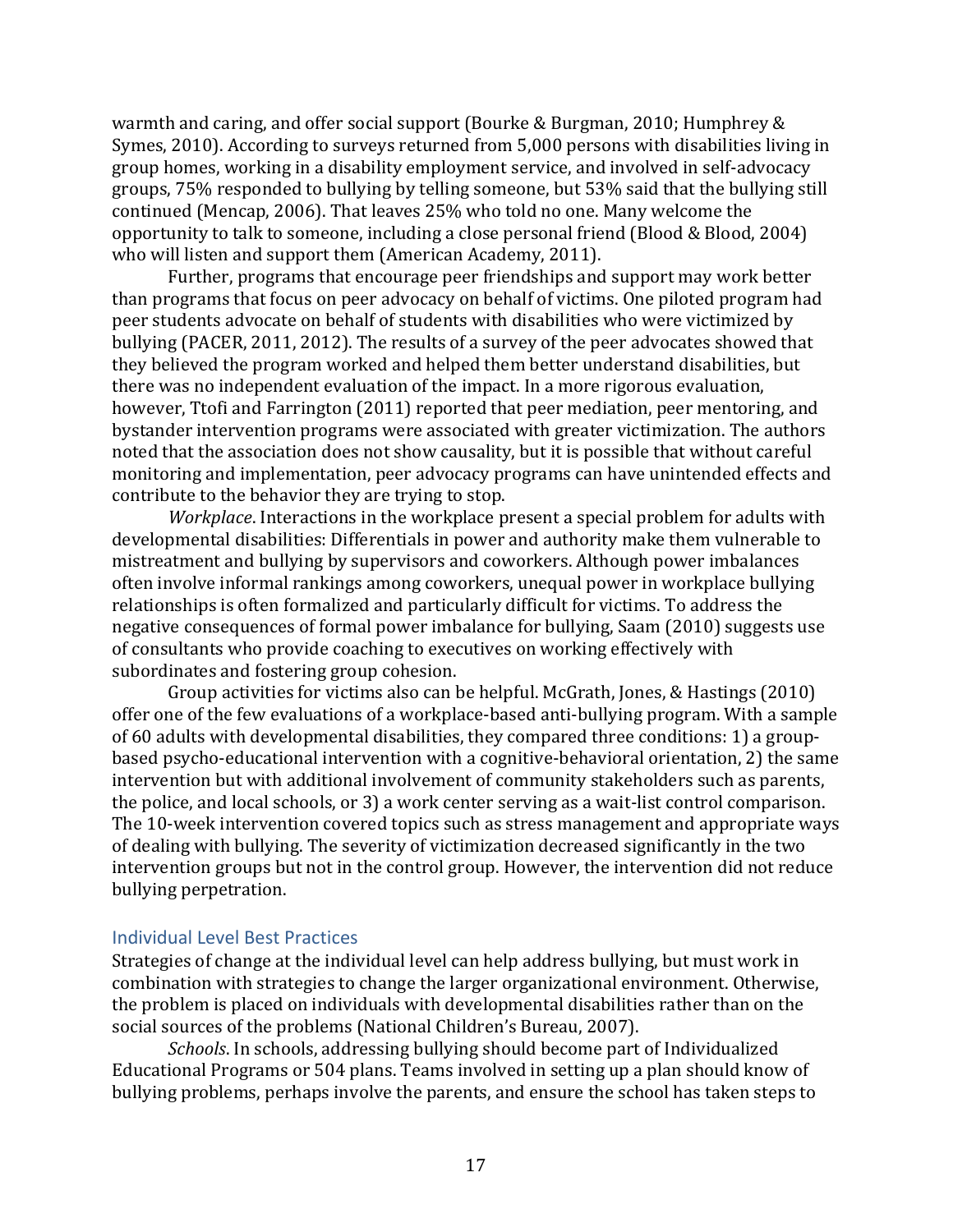help the student (Biggs, Simpson, & Gaus, 2010; Stopbullying.gov, 2012). Since bullying disrupts learning, plans to support the child's unique educational needs should specify goals for better social relationships along with academic progress.

Those with developmental disabilities may benefit from learning social skills that counter the sense of helplessness and self-blame common among victims of bullying (Rose & Monda-Amaya, 2012). Along with giving support by listening to victims, teachers and counselors can help victims define the situation in a way that maintains self-esteem and positive interactions (Blood, Boyle, Blood, & Nalesnik, 2010). Ideally, such help includes practice in real-world situations (AbilityPath.org, 2011). For example, role-playing exercises can teach youth how to respond to bullies, ask for help from others, distinguish between playful and hurtful teasing, advocate for one's self, develop new verbal and nonverbal techniques, and diffuse confrontations (American Academy of Child and Adolescent Psychiatry, 2011). Helping victims with bullying might also improve social and emotional competence more generally (Collaborative for Academic, Social, and Emotional Learning, 2011).

*Home*. Parents of children with developmental disabilities can help their children deal with bullying by listening, supporting, and discussing constructive ways to respond to and avoid situations where it occurs. Parents can receive help from service providers with developmental expertise (e.g., psychiatrists, psychologists) and other parents, and they should notify schools of bullying. PACER (2010) offers several letter templates for parents to use when informing the school that their child has been the victim of bullying. However, one survey of 80 parents and caregivers of individuals with developmental disabilities found limited benefit from this strategy (Anti-Bullying Alliance, 2011). Most parents reported that the school did not believe the problem was serious, did nothing, or punished the victims. The letter should be factual and objective but also serve as a record of the problem in case the school does not respond adequately.

*Cyberbullying*. Since cyberbullying often remains hidden from adults and is harder to detect than traditional bullying (Juvonen & Gross, 2008), teachers need to communicate with students about the problem. They can teach tolerance in communication and define acceptable behavior with electronic devices (Hinduja & Patchin, 2010). Parents have a greater responsibility for helping their disabled children deal with cyberbullying. Experts recommend checking text messages, webpages, and Facebook for derogatory messages, and teaching children about what information is properly shared and what language is appropriate for digital communication (DCSF, 2007). Parents can then suggest prevention tactics, such as adjusting privacy settings or changing addresses.

*Counseling*. Individual strategies to help victims of bullying, including those with developmental disabilities, can include counseling. Victims often want to talk about their problems and experiences, and those who appear withdrawn and depressed may need the more intense help that individual counseling can provide (American Academy of Child and Adolescent Psychiatry, 2011). Trained therapists help correct cognitive distortions that exacerbate the harm of bullying (Jahoda, Dagnan, Jarvie, & Kerr, 2006), and do so without minimizing the seriousness of bullying for children. Young and Holdorf (2003) recommend that therapists focus on skill-based solutions to problems of bullying by talking about past successes, personal skills, and the desired future.

*Workplace*. At work, individuals with developmental disabilities may need mentors and advocates who can provide informal support in dealing with misunderstandings and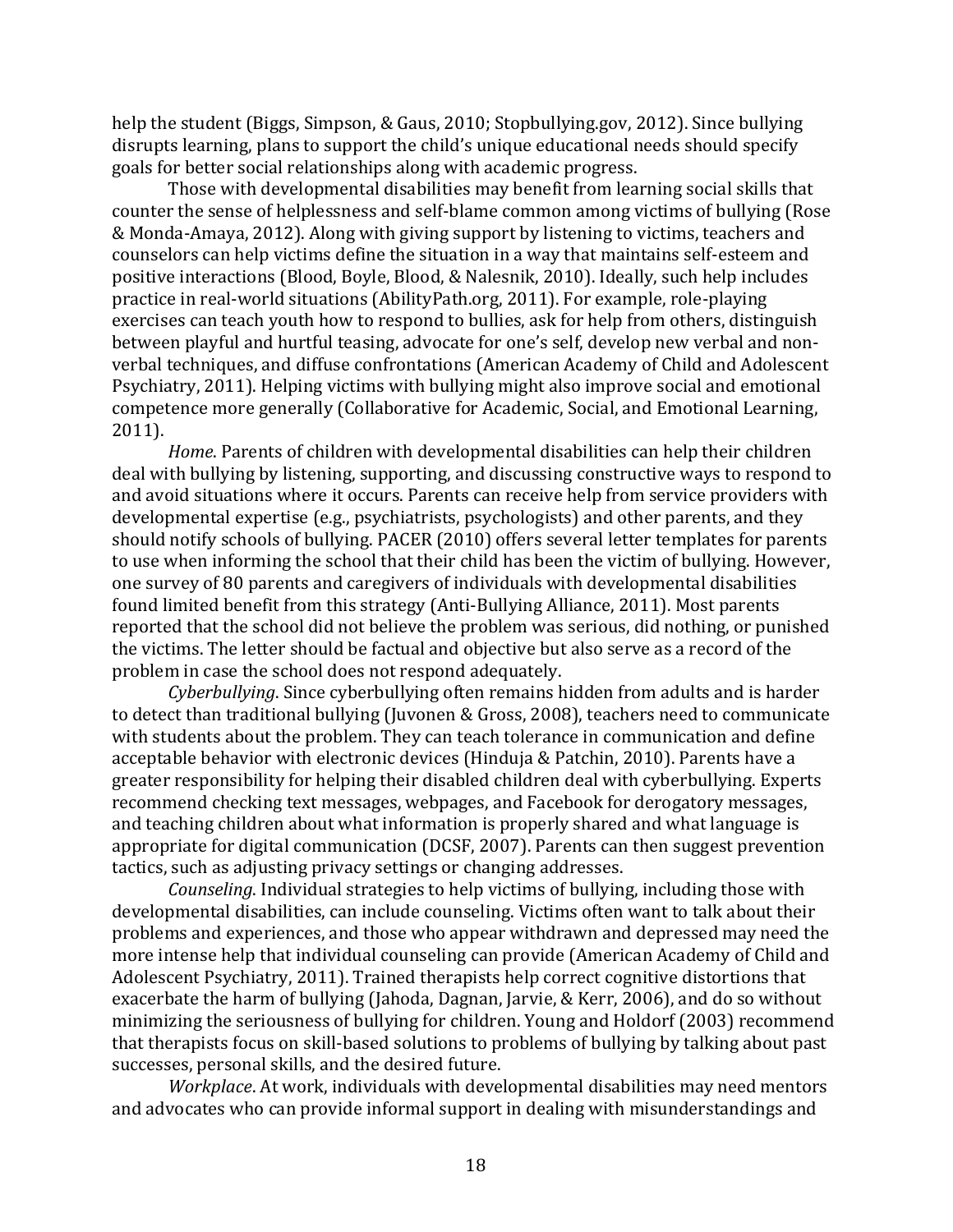mistreatment by managers and coworkers. Ideally, supervisors can become mentors. In the Netherlands, most middle-sized organizations and all large organizations appoint a confidential supporter for bullying targets (Hubert, 2012). Confidential supporters do not try to solve the problem or negotiate with perpetrators. Rather, they listen to the victim, identify options for action, and help prepare victims who choose to take additional action. A confidential supporter can be particularly valuable to individuals with developmental disabilities, who may need help to not respond in kind, to maintain friendships with coworkers, and to record and report mistreatment.

In addition, organizations can design and implement formal complaint procedures to help individual victims of bullying (Carponecchia & Wyatt, 2011). This allows victims to avoid costly legal actions, but it places the burden on the victim rather than on the organization and is less ideal than changing the environment to prevent the problems (Saam, 2010). Moreover, it tends to create conflict by identifying and investigating the perpetrator and setting up an adversarial approach (Hubert, 2003). However, the existence of programs makes it easier for a victim to report problems, and may lead to changes or mediation without conflict (Vartia & Tehrani, 2012).

*Institutional Settings*. As previously describe, individuals with developmental disabilities are vulnerable to abuse by staff in group homes and other institutional settings. Problems of abuse have not disappeared with deinstitutionalization of adults with developmental disabilities (Cambridge, 1999; Fyson & Kitson, 2010). One promising strategy is the appointment of an advocate to look out for individuals' interests. An advocate can help victims to assert their rights and, in extreme cases, get legal assistance (Roulstone, Gladwell, & Child, 2003). Perhaps more importantly, however, organizations supervising group homes must take action to minimize the kind of power imbalances in the hierarchy that encourage mistreatment.

#### <span id="page-19-0"></span>Legal Remedies

Individuals with developmental disabilities have the right to be safe (Mepham, 2010; National Children's Bureau, 2007). Section 504 of the Rehabilitation Act of 1973 and Title II of the Americans with Disabilities Act of 1990 prohibit disability harassment (Stopbullying.gov, 2012). The U.S. Department of Education defines disability harassment as "intimidation or abusive behavior toward a student based on disability that creates a hostile environment by interfering with or denying a student's participation in or receipt of benefits, services, or opportunities in the institution's program" (U.S. Department of Education, 2010). When bullying is sufficient to interfere with learning at school or job performance at the workplace, it may involve disability harassment and violate civil rights (U.S. Department of Education, 2010).

School administrators and employers have legal obligations to rectify disability harassment, so that individuals with disabilities have access to a free appropriate public education and work environment. In cases of disability harassment in schools, the Individualized Education Program for a student with a disability must be revised to ensure meaningful education (U.S. Department of Education, 2013a). In response to problems of bullying, parents have the right to meet with their child's Individualized Education Program team. Further, the Americans with Disabilities Act of 1990 prohibits disability harassment in the workplace. According to the Equal Employment Opportunity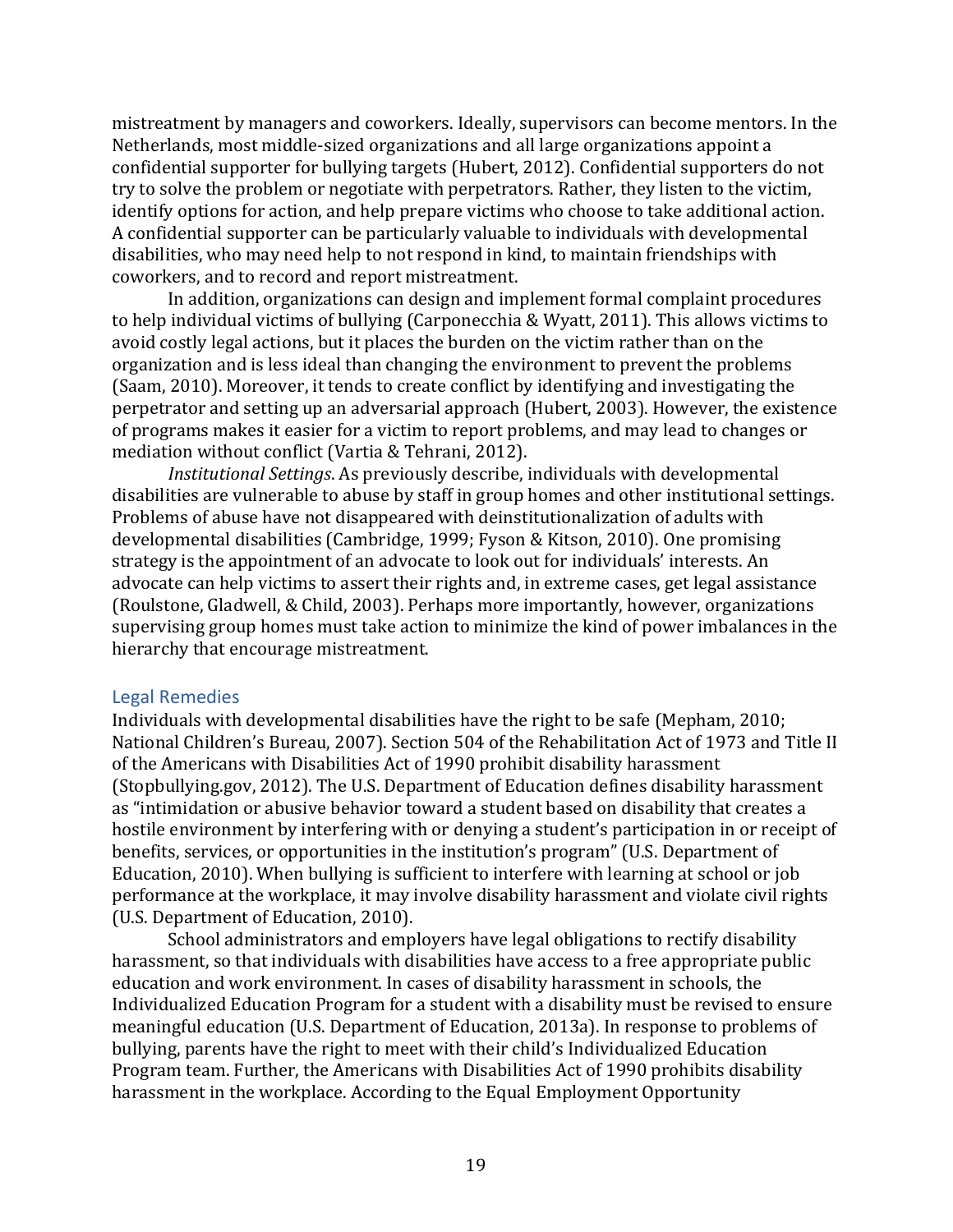Commission (2013), "Harassment becomes unlawful where 1) enduring the offensive conduct becomes a condition of continued employment, or 2) the conduct is severe or pervasive enough to create a work environment that a reasonable person would consider intimidating, hostile, or abusive." Petty slights, annoyances, and isolated instances do not meet this standard, but bullying in the form of "offensive jokes, slurs, epithets or name calling, physical assaults or threats, intimidation, ridicule or mockery, insults or put-downs, offensive objects or pictures" likely meets the standard. Employers are legally obligated to prevent and correct unlawful harassment. They need to provide training to prevent problems and grievance procedures to rectify them.

However, some argue that legal remedies for disability harassment under existing law are limited (Weber, 2002). The law has been interpreted primarily in terms of access for people with physical disabilities. According to Weber (2002), extending the law to include coercion and intimidation of individuals with developmental disabilities has not had much success in the courts. In this sense, mistreatment of the disabled has not been taken as seriously as the mistreatment of women and other minorities. Even when taken seriously, disability laws prohibit certain actions, but they do little to change social conditions. Legal action needs to be accompanied by special education and vocation services, efforts to integrate and bring individuals with developmental disabilities into the mainstream, and normative changes to minimize differences that lead to stereotypes and stigma.

# <span id="page-20-0"></span>**REFERENCES**

- AbilityPath.org. (2011). *Walk a mile in their shoes: Bullying and the child with special needs*: A report and guide from AbilityPath.org. Retrieved December 17, 2012, from [http://www.abilitypath.org/areas-of-development/learning-](http://www.abilitypath.org/areas-of-development/learning--schools/bullying/articles/walk-a-mile-in-their-shoes.pdf) [schools/bullying/articles/walk-a-mile-in-their-shoes.pdf.](http://www.abilitypath.org/areas-of-development/learning--schools/bullying/articles/walk-a-mile-in-their-shoes.pdf)
- Agervold, A. (2007). Bullying at work: a discussion of definitions and prevalence, based on an empirical study. *Scandinavian Journal of Psychology, 48*(2), 161-72.
- Allen, D. (2008). New guidelines issued to tackle bullying in schools. *Learning Disability Practice, 11*(5), 5.
- American Academy of Child and Adolescent Psychiatry. (2011, March). Bullying. Facts for Families 80. Retrieved December 17, 2012, from http://www.aacap.org/AACAP/Families\_and\_Youth/Facts\_for\_Families/Facts\_for\_Families \_Pages/Bullying\_80.aspx.
- Anti-Bullying Alliance. (2011, March). Bullying of children with disabilities and Special Educational Needs in schools: briefing paper for parents on the views and experiences of other parents, carers and families. Retrieved December 18, 2012, from [http://www.anti](http://www.anti-bullyingalliance.org.uk/media/2257/SEND_bullying_briefing_Contact-a-Family-and-ABA_schools.pdf)[bullyingalliance.org.uk/media/2257/SEND\\_bullying\\_briefing\\_Contact-a-Family-and-](http://www.anti-bullyingalliance.org.uk/media/2257/SEND_bullying_briefing_Contact-a-Family-and-ABA_schools.pdf)[ABA\\_schools.pdf.](http://www.anti-bullyingalliance.org.uk/media/2257/SEND_bullying_briefing_Contact-a-Family-and-ABA_schools.pdf)
- ARC of Colorado. (2013). Changes to Colorado rules regarding definition of developmental disabilities and —Effective August 1, 2013. http://arc-ad.org/news/archive/uploads/DD-FAQ-PDF.pdf
- Bacchini, D., Affuso, G., & Trotta, T. (2008). Temperament, ADHD, and peer relations among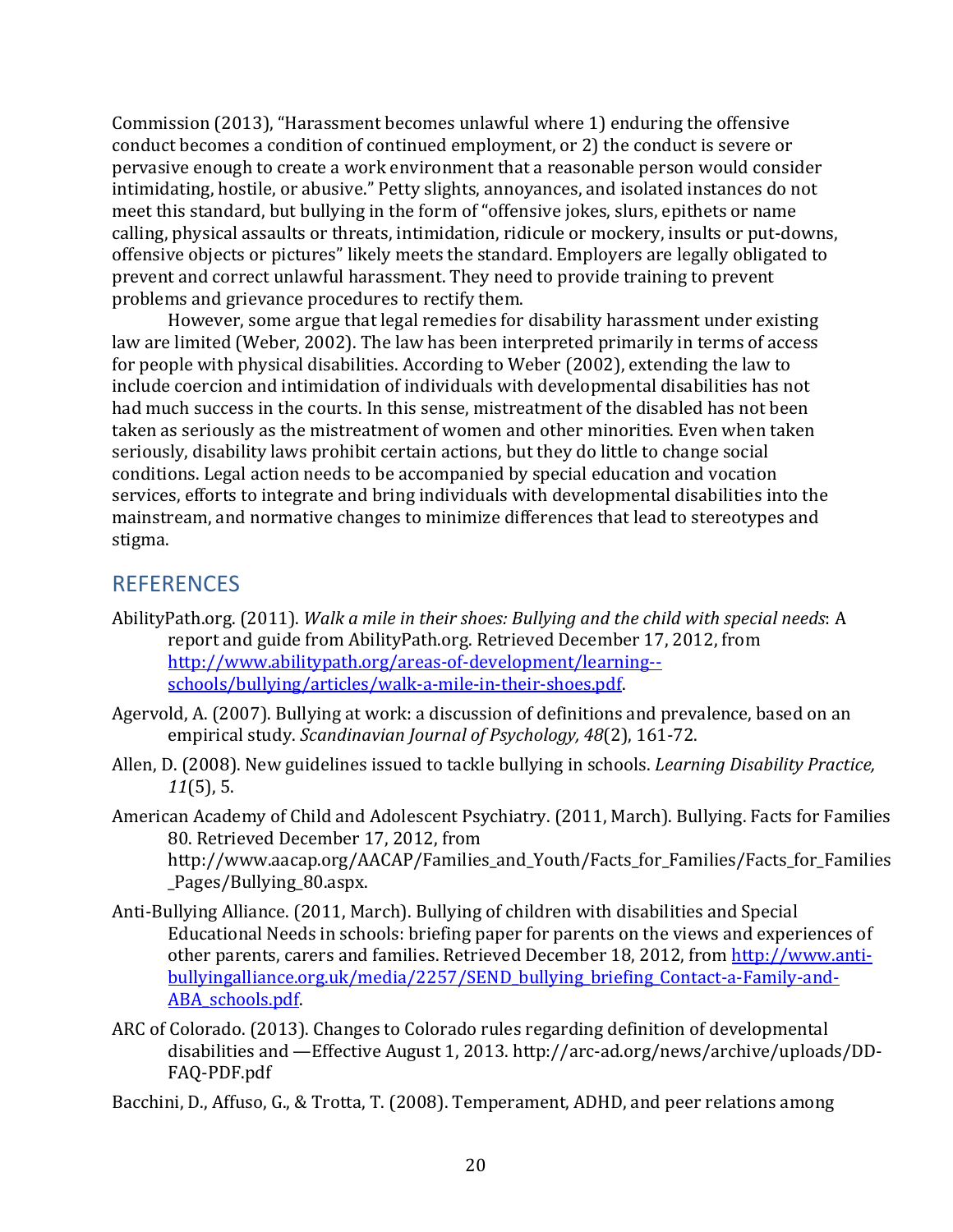schoolchildren: The mediating role of school bullying. *Aggressive Behavior, 34*, 447–459.

- Beaty, L. A., & Alexeyev, E. B. (2008). The problem of school bullies: What the research tells us. *Adolescence, 43*(169). 1-11.
- Besley, B. (2009). Cyberbullying. [http://www.cyberbullying.org.](http://www.cyberbullying.org/)
- Biggs, M. J. G., Simpson, C., & Gaus. M. D. (2010). Using a team approach to address bullying of students with Asperger's Syndrome in activity-based settings. *Children Schools, 32*  (3), 135-142.
- Blake, J. J., Lund, E. M., Zhou, Q., Kwok, O., & Benz, M. R. (2012). National prevalence rates of bully victimization among students with disabilities in the United States. *School Psychology Quarterly, 27*(4), 210-222. doi:10.1037/spq0000008
- Blood, G. W., & Blood, I. M. (2004). Bullying in adolescents who stutter: Communicative competence and self-esteem. *Contemporary Issues in Communication Science and Disorders, 31*(Spring), 69–79.
- Blood, G. W., Boyle, M. P., Blood, I. M., & Nalesnik, G. R. (2010). Bullying in children who stutter: Speech-language pathologists' perceptions and intervention strategies. *Journal of Fluency Disorders, 35*(2), 92-109.
- Bourke, S., & Burgman, I. (2010). Coping with bullying in Australian schools: How children with disabilities experience support from friends, parents and teachers. *Disability & Society, 25*(3), 359-371. doi:10.1080/09687591003701264
- Bramston, P. & Fogarty, G. (2000). The assessment of emotional distress experienced by people with mild intellectual disabilities: A study of different methodologies. *Research in Developmental Disabilities, 21,* 487-500.
- Brown, H. K., Ouellette-Kuntz, H., Lysaght, R., & Burge, P. (2011). Students' behavioural intentions towards peers with disability. *Journal of Applied Research in Intellectual Disabilities, 24,*  322-332. doi:10.1111/j.1468-3148.2010.00616.x
- Bunch, G., & Valeo, A. (2004). Student attitudes toward peers with disabilities in inclusive and special education schools. *Disability & Society, 19*(1), 61-76. doi:10.1080/0968759032000155640
- Byers, R., McLaughlin, C., & Peppin-Vaughan, R. (2012). The research perspective: Intervention and challenges. In C. McLaughlin, R. Byers, & C. Oliver (Eds.). *Perspectives on bullying and difference: supporting young people with special educational needs and/or disabilities in school* (pp. 21-28)*.* London, England: National Children's Bureau.
- Cambridge, P. (1999). The First Hit: A case study of the physical abuse of people with learning disabilities and challenging behaviours in a residential service. *Disability & Society*, 14(3), 285-308.
- Carter, B. B., & Spencer, V. G. (2006). The fear factor: Bullying and students with disabilities. *International Journal of Special Education, 21*(1), 11-23.
- Carponecchia, C., & Wyatt, A. (2011). Preventing workplace bullying: An evidence-based guide for managers and employees. London: Routledge.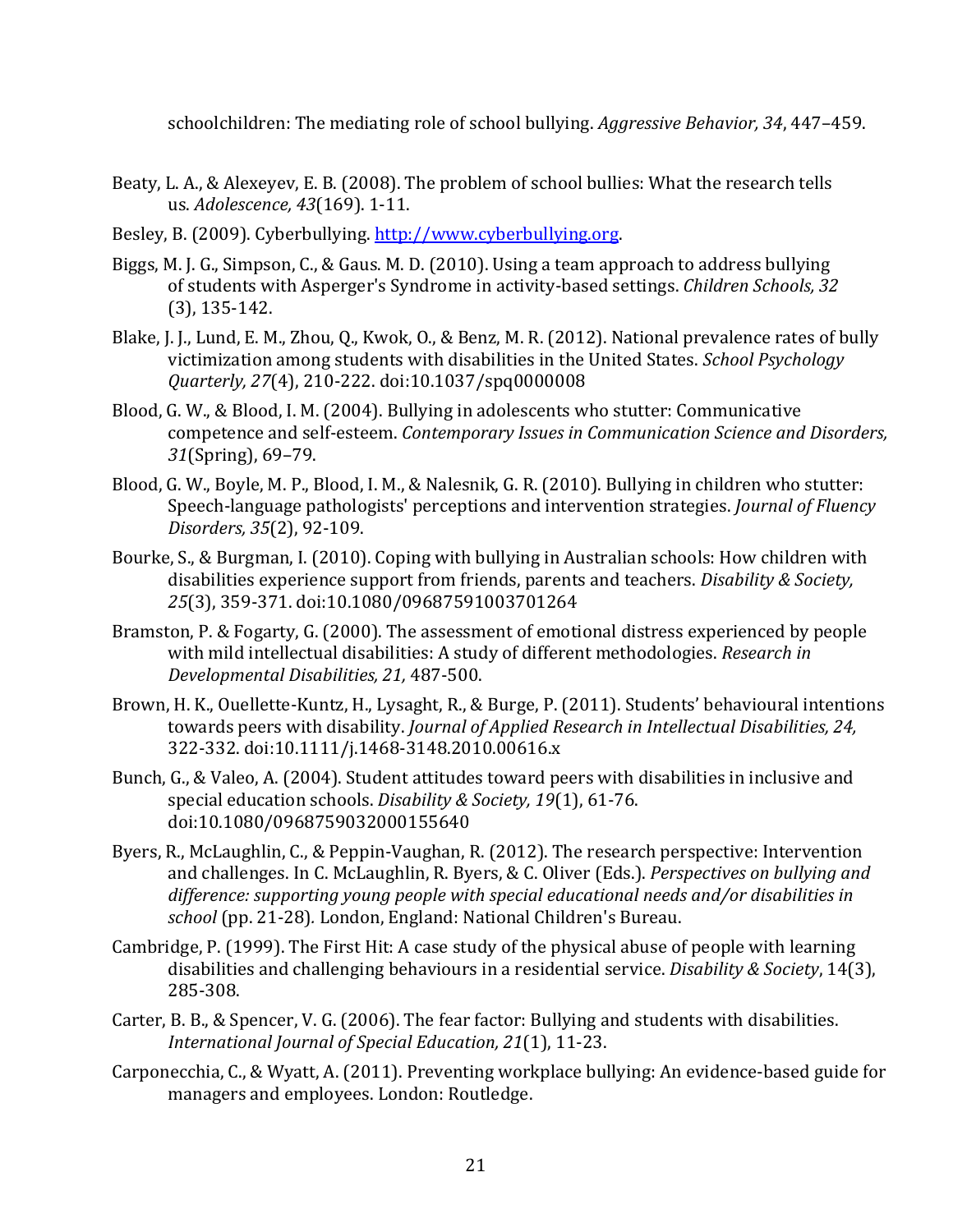- Christensen, L. L., Fraynt, R. J., Neece, C. L., & Baker, B. L. (2012). Bullying adolescents with intellectual disability. *Journal of Mental Health Research in Intellectual Disabilities, 5*(1), 49- 65. doi:10.1080/19315864.2011.637660
- Collaborative for Academic, Social, and Emotional Learning (CASEL). (2011). Social and Emotional Learning and Bullying Prevention. [http://casel.org/wp-content/uploads/SEL-and-](http://casel.org/wp-content/uploads/SEL-and-Bullying-Prevention-2009.pdf)[Bullying-Prevention-2009.pdf.](http://casel.org/wp-content/uploads/SEL-and-Bullying-Prevention-2009.pdf)
- Crow, F., & McLaughlin, C. (2012). Introduction. In C. McLaughlin, R. Byers, & C. Oliver (Eds.). *Perspectives on bullying and difference: supporting young people with special educational needs and/or disabilities in school* (pp. 1-13)*.* London, England: National Children's Bureau.
- Davis, S. (2005) Schools where everyone belongs: Practical strategies for reducing bullying. Champaign, Ill.: Research Press.
- Davis, S., & Nixon, C. (2010). *Preliminary results from the Youth Voice Research Project: Victimization & strategies*: Youth Voice Research Project, Penn State. Retrieved September 27, 2012, fro[m http://www.youthvoiceproject.com/YVPMarch2010.pdf.](http://www.youthvoiceproject.com/YVPMarch2010.pdf)
- Dawkins, J. L. (1996). Bullying, physical disability and the paediatric patient. *Developmental Medicine & Child Neurology* 38(7), 603-12.
- DCSF. (2008). *Bullying Involving Children with Special Educational Needs and Disabilities. Safe to Learn: Embedding Anti-bullying Work in Schools.* London: Department for Children, Schools and Families.
- DCSF. (2007). Cyberbullying. *Safe to Learn: Embedding Anti-bullying Work in Schools.* London: Department for Children, Schools and Families.
- Didden, R., Scholte, R. H. J., Korzilius, H., de Moor, J. M. H., Vermeulen, A., O'Reilly, M., et al. (2009). Cyberbullying among students with intellectual and developmental disability in special education settings. *Developmental Neurorehabilitation, 12*(3), 146-151.
- Duffy, A. L., & Nesdale, D. (2009). Peer groups, social identity, and children's bullying behavior. *Social Development 18*(1), 121-139.
- Equal Employment Opportunity Commission. (2013). *Harassment.* Retrieved August 22, 2013, from http://www.eeoc.gov/laws/practices/harassment.cfm
- Estell, D. B., Farmer, T. W., Irvin, M. J., Crowther, A., Akos, P., & Boudah, D. J. (2009). Students with exceptionalities and the peer group context of bullying and victimization in late elementary school. *Journal of Child and Family Studies, 18*(2), 136-150. doi:10.1007/s10826-008-9214- 1
- Faris, R., & Femlee, D. (2011.) Status struggles: Network centrality and gender segregation in same- and cross-gender aggression. *American Sociological Review, 76*(1), 25-47.
- Farmer, T.W. (2013). Bullying involvement of students with disabilities. Webcast, American Association on Intellectual and Developmental Disabilities. http://aaidd.org,
- Farmer, T. W., Lines, M. M., & Hamm, J. V. (2011). Revealing the invisible hand: The role of teachers in children's peer experiences. *Journal of Applied Developmental Psychology, 32,* 247-256. doi:10.1016/j.appdev.2011.04.006
- Farmer, T. W., Petrin, R., Brooks, D. S., Hamm, J. V., Lambert, K., & Gravelle, M. (2012). Bullying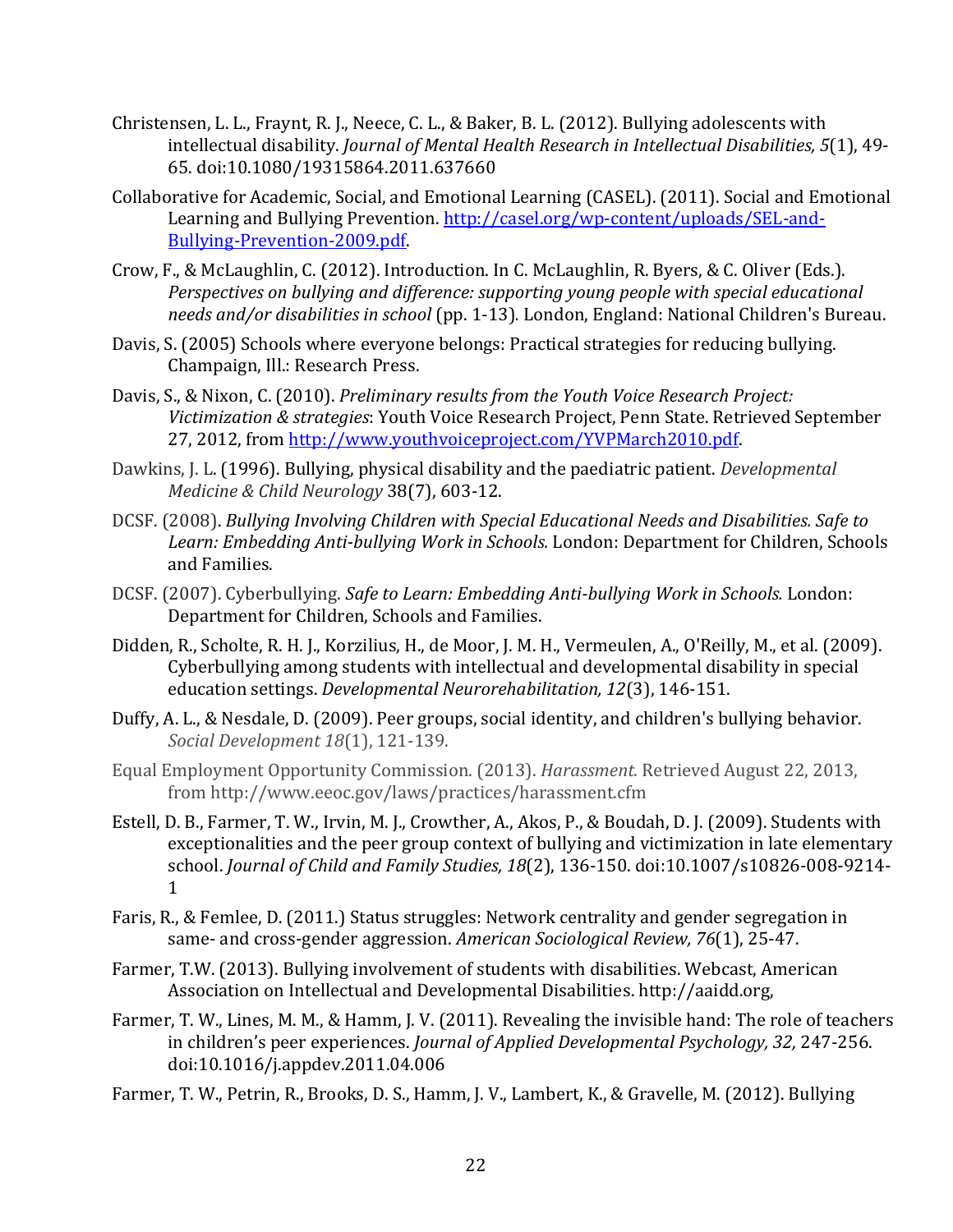involvement and the school adjustment of rural students with and without disabilities. *Journal of Emotional and Behavioral Disorders, 20,* 19-37. doi:10.1177/1063426610392039

- Ferguson, C. J., San Miguel, C., Kilburn, J. C. Jr., & Sanchez, P. (2007). The effectiveness of schoolbased anti-bullying programs. *Criminal Justice Review, 32*(4), 401-414.
- Flynt, S. W., & Morton, R. C. (2004). Bullying and children with disabilities. *Journal of Instructional Psychology, 31*(4), 330-333.
- Frederickson, N. (2010). Bullying or befriending? Children's responses to classmates with special needs. *British Journal of Special Education, 37*(1), 4–12. doi:10.1111/j.1467- 8578.2009.00452.x
- Fuchs, L.S., Fuchs, D., Kazdan, S., & Allen, S. (1999). Effects of peer-assisted learning strategies in reading with and without training in elaborated help giving. The Elementary School Journal, 99(3), 201-219.
- Fyson, R., & Kitson, D. (2010). Human rights and social wrongs: Issues in safeguarding adults with learning disabilities. *Practice: Social Work In Action*, 22(5), 309-320.
- Gibb, K., Tunbridge, D., Chua, A., & Frederickson, N. (2007). Pathways to inclusion: Moving from special school to mainstream. *Educational Psychology in Practice: theory, research and practice in educational psychology, 23*(2), 109-127.
- Godeau, E., Vignes, C., Sentenac, M., Ehlinger, V., Navarro, F., Grandjean, H., & Arnaud, C. (2010). Improving attitudes towards children with disabilities in a school context: A cluster randomized intervention study. *Developmental Medicine & Child Neurology, 52,* e236-e242.
- Heinrichs, R. R. (2003). A whole-school approach to bullying: Special considerations for children with exceptionalities. *Intervention in School and Clinic, 38*(4), 195-204. doi:10.1177/105345120303800401
- Hinduja, S., & Patchin, J. W. (2010). Cyberbullying: Identification, prevention, and response. Cyberbullying Research Center. Retrieved May 11, 2013, from http://www.cyberbullying.us/Cyberbullying\_Identification\_Prevention\_Response\_Fact\_She et.pdf.
- Hoff, D. L., & Mitchell, S. N. (2009). Cyberbullying: Causes, effects, and remedies. *Journal of Educational Administration, 47*(5), 652-665. doi:10.1108/09578230910981107
- Holtz, K. D., & Tessman, G. K. (2007). Evaluation of peer-focused intervention to increase knowledge and foster positive attitudes toward children with Tourette syndrome. *Journal of Developmental and Physical Disabilities, 19,* 531-542. doi:10.1007/s10882-007-9042-z
- Holzbauer, J. J. (2008). Disability harassment observed by teachers in special education. *Journal of Disability Policy Studies, 19,* 162-171. doi:10.1177/1044207308314948
- Holzbauer, J. J., & Conrad, C. F. (2010). A typology of disability harassment in secondary schools. *Career Development for Exceptional Individuals, 33*(3), 143–154. doi:10.1177/0885728810378681
- Hong, J. S., & Espelage, D. L. (2012). A review of research on bullying and peer victimization in school: An ecological system analysis. *Aggression and Violent Behavior (17),* 311-322.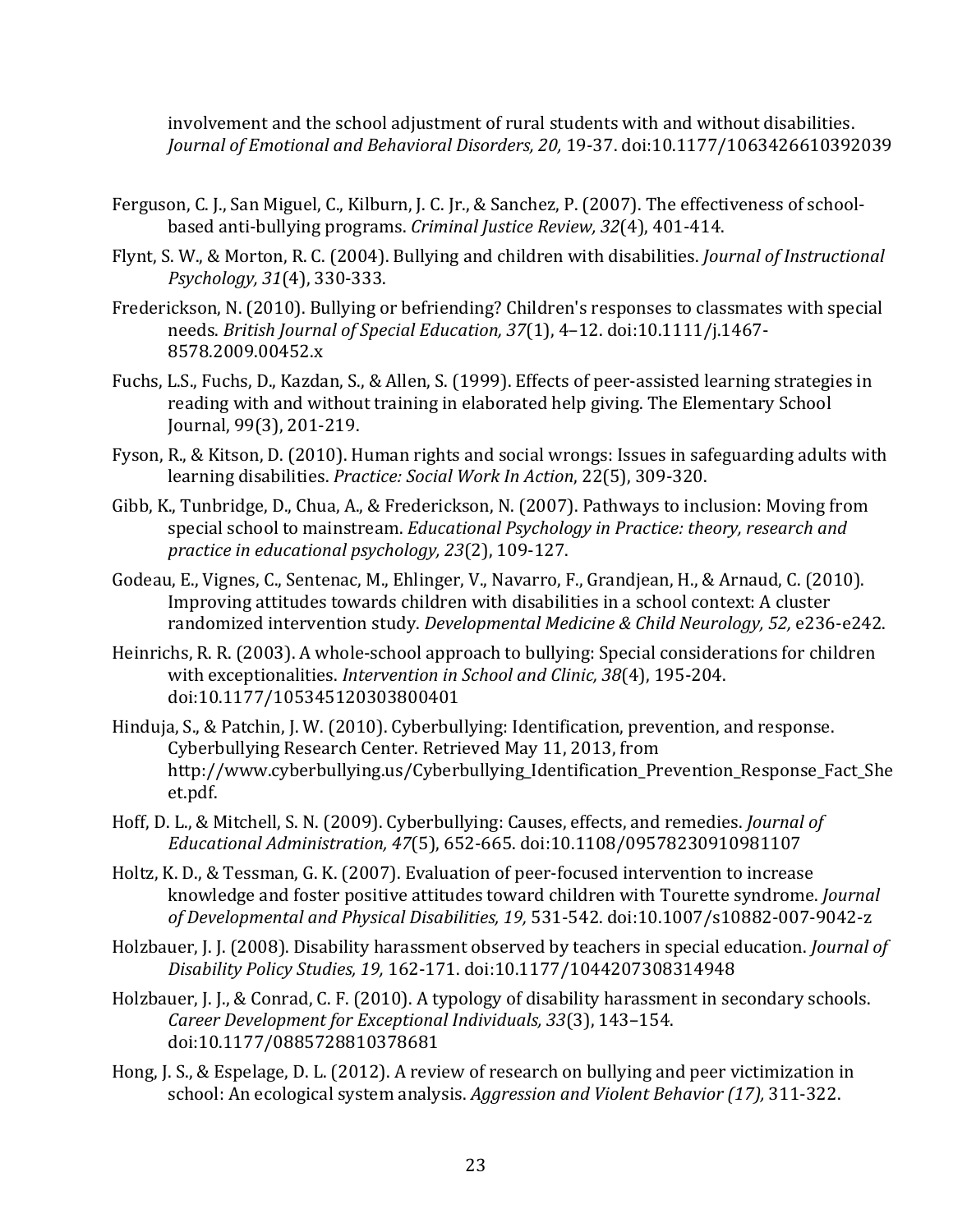doi:10.1016/j.avb.2012.03.003

- Hoover, J., & Stenhjem, P. (2003). Bullying and teasing of youth with disabilities: Creating positive school environments for effective inclusion. *Examining Current Challenges in Secondary Education and Transition*, *2*(3): 1-6. Retrieved August 6, 2012, from [http://www.ncset.org/publications/issue/ncsetissuebrief\\_2.3.pdf](http://www.ncset.org/publications/issue/ncsetissuebrief_2.3.pdf)
- Hubert, A. B. (2003). To prevent and overcome undesirable interaction: A systematic approach model. In S. Einarsen, H. Hoel, D. Zapf, & C. L. Cooper (Eds.), *Bullying and emotional abuse in the workplace: International perspectives in research and practice* (pp. 299–311). New York: Taylor & Francis.
- Hubert, A. (2012). Support, information, and aftercare by co-workers in the Netherlands: The role of the Confidential Supporter. In N. Tehrani (Ed.). *Workplace bullying: Symptoms and Solutions* (pp. 181-195). London: Routledge.
- Humphrey, N., & Symes, W. (2010). Responses to bullying and use of social support among pupils with autism spectrum disorders (ASDs) in mainstream schools: a qualitative study. *Journal of Research in Special Educational Needs 10*(2), 82-90.
- Jahoda, A., Dagnan, D., Jarvie, P., & Kerr, W. (2006). Depression, social context and cognitive behavioural therapy for people who have intellectual disabilities. *Journal of Applied Research in Intellectual Disabilities, 19*(1), 81-89. doi:10.1111/j.1468-3148.2005.00286.x
- Juvonen, J., & Gross, E. F. (2008). Extending the school grounds? Bullying experiences in cyberspace. *Journal of School Health, 78*(9), 496-505.
- Kaukiainen, A., Salmivalli, C., Lagerspetz, K., Tamminen, M., Vauras, M., Mäki, H., et al. (2002). Learning difficulties, social intelligence, and self-concept: Connections to bully-victim problems. *Scandinavian Journal of Psychology, 43*(3), 269-278.
- Kilpatrick, D., & Malecki, C. (2003). Perceptions of the frequency and importance of social support by students classified as victims, bullies, and bully/victims in an urban middle school. *School Psychology Review, 32*(3), 471-489.
- Kindermann, T. A. (2011). Commentary: The invisible hand of the teacher. *Journal of Applied Developmental Psychology, 32,* 304-308. doi:10.1016/j.appdev.2011.04.005
- Kleinert, H. L., Miracle, S. A., & Sheppard-Jones, K. (2007). Including students with moderate and severe disabilities in extracurricular and community recreation activities: Steps to success. *Teaching Exceptional Children, 39*(6), 33-38.
- Kloosterman, P. H., Kelley, E. A., Craig, W. M., Parker, J. D. A., & Javier, C. (2013). Types and experiences of bullying adolescents with an autism spectrum disorder. *Research in Autism Spectrum Disorders, 7,* 824-832. doi:10.1016/j.rasd.2013.02.013
- Kowalski, R. M., & Fedina, C. (2011). Cyber bullying in ADHD and Asperger syndrome populations. *Research in Autism Spectrum Disorders, 5,* 1201-1208. doi:10.1016/j.rasd.2011.01.007
- Leffert, J. S., Siperstein, G. N., & Widaman, K. F. (2010). Social perception in children with intellectual disabilities: The interpretation of benign and hostile intentions. *Journal of Intellectual Disability Research, 54,* 168-180. doi:10.1111/j.1365- 2788.2009.01240.x
- Lindsay, S., & McPherson, A. C. (2012). Experiences of social exclusion and bullying at school among children and youth with cerebral palsy. *Disability & Rehabilitation, 34*(2), 101-109.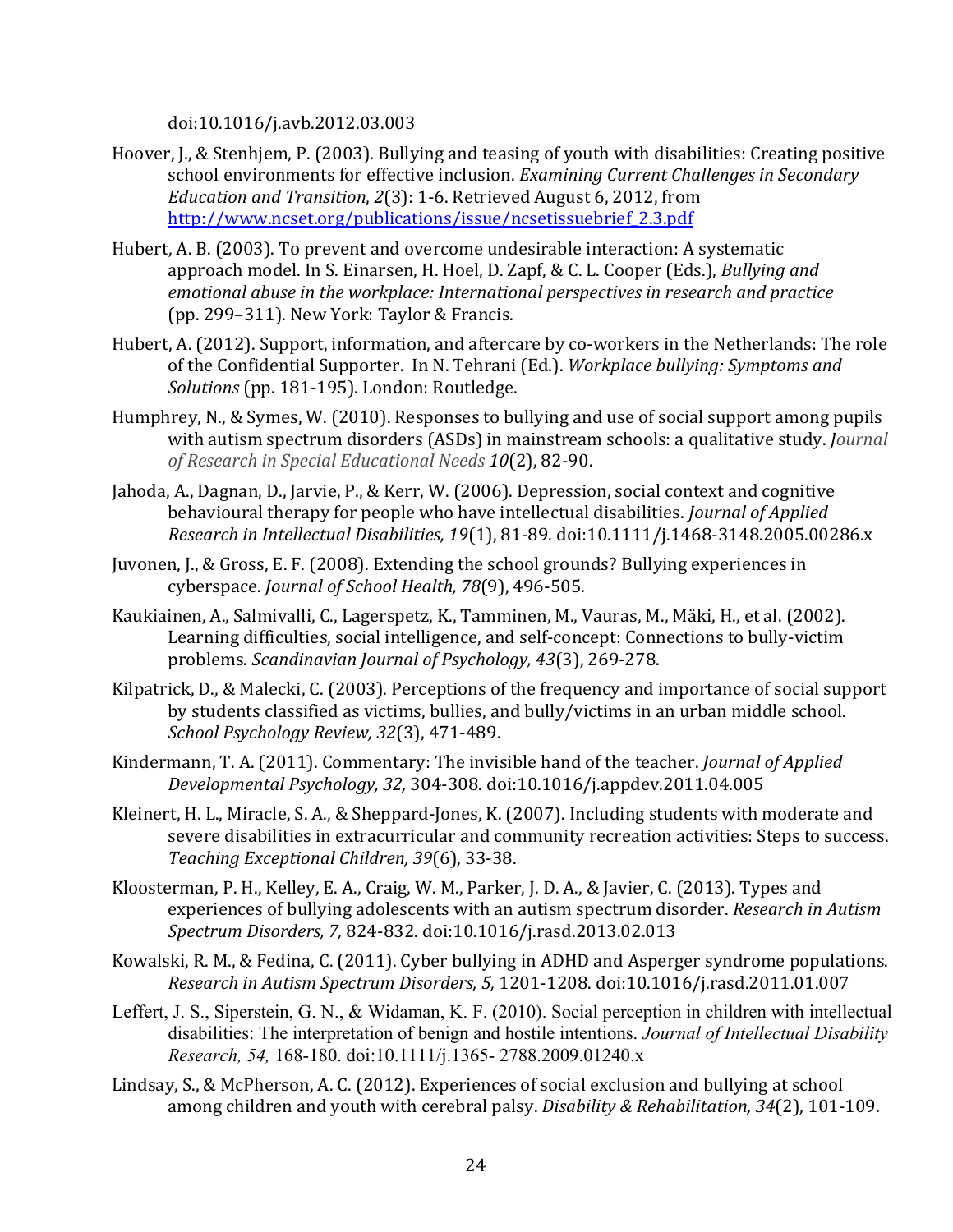doi:10.3109/09638288.2011.587086.

- Maag, J. W., & Katsiyannis, A. (2012). Bullying and students with disabilities: Legal and practice considerations. *Behavioral Disorders, 37*(2), 78-86.
- Martin, K., & Stubbs, P. (2012). The perspectives of disabled young people and those with special educational needs. In C. McLaughlin, R. Byers, & C. Oliver (Eds.). *Perspectives on bullying and difference: supporting young people with special educational needs and/or disabilities in school* (pp. 39-53)*.* London, England: National Children's Bureau.
- Martlew, M., & Hodson, J. (1991). Children with mild learning difficulties in an integrated and in a special school: Comparison of behavior, teasing, and teachers' attitudes. *British Journal of Educational Psychology 61*, 355–372.
- Matthiesen, S. B., & Einarsen, S. (2007). Perpetrators and targets of bullying at work: Role stress and individual differences. *Violence and Victims, 22*(6), 735-753.
- McGrath, L., Jones, R. S. P., & Hastings, R. P. (2010). Outcomes of anti-bullying intervention for adults with intellectual disabilities. *Research in Developmental Disabilities, 31*(2), 376-380. doi:10.1016/j.ridd.2009.10.006
- McLaughlin, C., Byers, R., & Oliver, C. (Eds.). (2012). *Perspectives on bullying and difference: supporting young people with special educational needs and/or disabilities in school.* London, England: National Children's Bureau.
- Mencap. (2000). *Living in fear*. Retrieved August 14, 2012, from <http://www.mencap.org.uk/sites/default/files/documents/2009-10/Livinginfear.pdf>
- Mencap. (2006). *Bullying wrecks lives: The experiences of children and young people with a learning disability*. Retrieved August 14, 2012, from http://www.equalpeopleinstoke.org/Libraries/Local/698/Docs/Documents/News/Menca p%20Anti%20Bulllying%20Booklet.pdf.
- Mepham, S. (2010). Disabled children: The right to feel safe. *Child Care in Practice, 16*(1), 19-34. doi:10.1080/13575270903368667
- Merrell, K. W., Gueldner, B. A., Ross, S. W., & Isava, D. M. (2008). How effective are school bullying intervention programs? A meta-analysis of intervention research. *School Psychology Quarterly, 23*(1), 26-42. doi:10.1037/1045-3830.23.1.26
- Mishna, F. (2003). Learning disabilities and bullying: Double jeopardy. *Journal of Learning Disabilities, 36*(4), 336-347. doi:10.1177/00222194030360040501
- Mishna, F., Cook, C., Gadalla, T., Daciuk, J., & Solomon, S. (2010). Cyber bullying behaviors among middle and high school students. *American Journal of Orthopsychiatry, 80*(3). 362-374.
- Montes, G., & Halterman, J. S., (2007). Bullying among children with autism and the influence of comorbidity with ADHD: A population-based study. *Ambulatory Pediatrics, 7*(3). 253-257.
- Nabuzoka, D. (2003). Teacher ratings and peer nominations of bullying and other behavior of children with and without learning difficulties. *Educational Psychology, 23,* 307–321.
- Nabuzoka, D., Whitney, I., Smith, P. K., & Thompson, D. (1993). Bullying and children with special educational needs. In D. P. Tattum (Ed.), *Understanding and managing bullying* (pp. 189- 200; plus Bibliography). Oxford: Heinemann.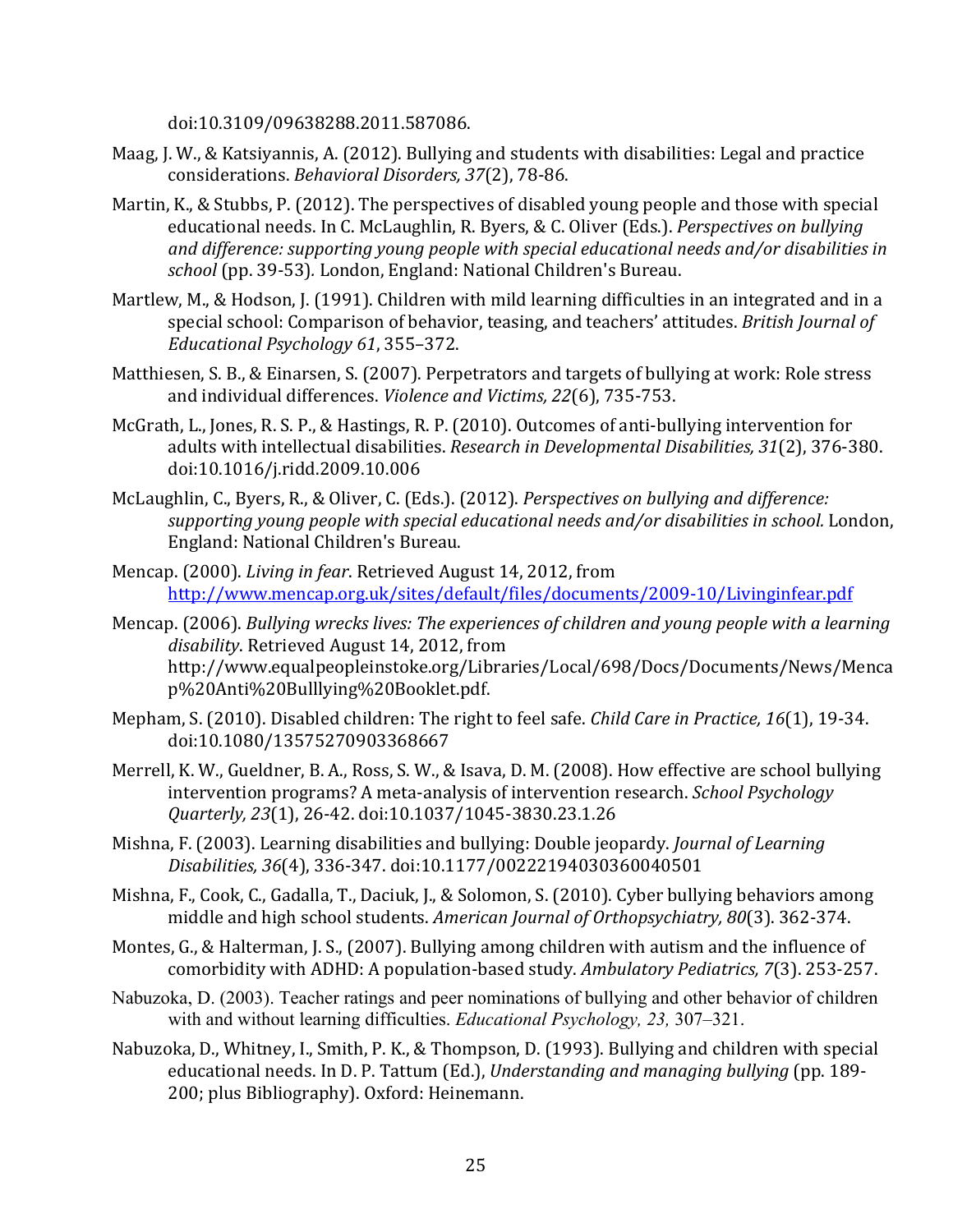- Nansel, T. R., Overpeck, M., Pilla, R. S., Ruan, W. J., Simons-Morton, B., & Scheidt, P. (2001). Bullying behaviors among US youth: prevalence and association with psychosocial adjustment. *JAMA 285*(16), 2094-2100.
- National Children's Bureau. (2007). Spotlight briefing: Bullying and disability. Retrieved December 18, 2012, from http://www.ncb.org.uk/media/77322/bullying\_and\_disability.pdf
- Norwich, B., & Kelly, N. (2004). Pupils' views on inclusion: Moderate learning difficulties and bullying in mainstream and special schools. *British Educational Research Journal, 30*(1), 43- 65. doi:10.1080/01411920310001629965
- Olweus, D. (1993). *Bullying at school: What we know and what we can do*. Cambridge, MA: Blackwell.
- Olweus, D. (1994). Annotation: Bullying at school: Basic facts and effects of a school based intervention program. *Journal of Child Psychology and Psychiatry, 35,* 1171-1190.
- Olweus, D. (2001). Peer harassment: A critical analysis and some important issues. In J. Juvonen & Sandra Graham (Eds.), *Peer harassment in school: The plight of the vulnerable and victimized*  (pp. 3-20). New York: The Guilford Press.
- Olweus, D., & Limber, S. P. (2010). The Olweus Bullying Prevention Program: Implementation and evaluation over two Decades. In Shane R. Jimerson, Susan M. Swearer, & Dorothy L. Espelage (Eds.), *Handbook of bullying in schools: An international perspective*. New York: Routledge New York.
- Ortega, R. & Lera, M. J. (2000). The Seville anti-bullying in school project. *Aggressive Behavior, 26,*  113-123*.*
- Osborne, C. (2011). Safeguarding disabled children. *Community Care, 1884*, 34-35.
- PACER Center (2010). Tips for teens: Use your IEP meetings to learn how to advocate for yourself. Action Sheet: PHP-c149. Retrieved December 18, 2012, from www.pacer.org/parent/php/php-c149.pdf
- PACER Center (2011). Peer advocacy: The pilot. Retrieved December 18, 2012, from www.pacer.org/bullying/pdf/PeerAdvocacyPilotandResults.pdf
- PACER Center (2012). The peer advocacy guide: How to address bullying of students with disabilities by engaging, educating, and empowering their peers with advocacy skills. Retrieved December 18, 2012, from www.pacer.org/bullying/resources/toolkits/pdf/PeerAdvocacyGuide.pdf.
- Primm, C. (2012). The perspective of parents, carers, and families. In C. McLaughlin, R. Byers, & C. Oliver (Eds.). *Perspectives on bullying and difference: supporting young people with special educational needs and/or disabilities in school* (pp. 54-65)*.* London, England: National Children's Bureau.
- Raskauskas, J. & Modell, S. (2011). Modifying anti-bullying programs to include students with disabilities. *Teaching Exceptional Children, 44*(1), 60-67.
- Reiter, S., & Lapidot-Lefler, N. (2007). Bullying among special education students with intellectual disabilities: Differences in social adjustment and social skills. *Intellectual and Developmental Disabilities, 45*(3), 174-181.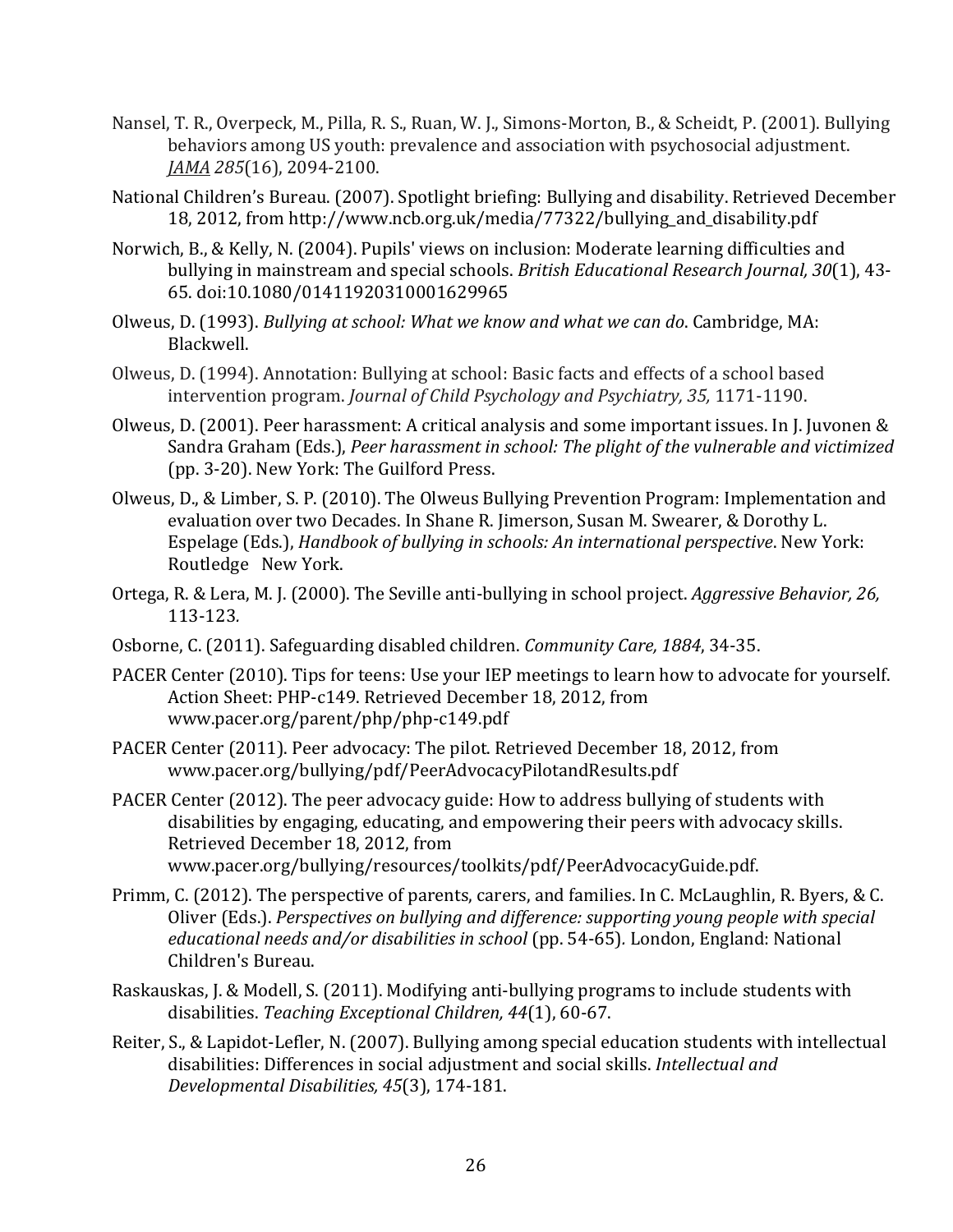- Rigby, K. (2000). Effects of peer victimization in schools and perceived social support on adolescent well-being. Journal of Adolescence, 23(1), 57–68.
- Rodkin, P. C. (2013). The bully-victim relationships: Historical foundations and peer supports. Webcast, American Association on Intellectual and Developmental Disabilities. http://aaidd.org.
- Roscigno, V. J., Lopez, S. H., & Hodson, R. H. (2009). Supervisory bullying, status inequalities and organizational context. *Social Forces, 87*(3), 1561-1589.
- Rose, C. A. (2010). *Social-ecological factors related to the involvement of students with learning disabilities in the bullying dynamic* (Doctoral dissertation)*.* University of Illinois at Urbana-Champaign. [https://www.ideals.illinois.edu/bitstream/handle/2142/16754/Rose\\_Chad.pdf?sequence](https://www.ideals.illinois.edu/bitstream/handle/2142/16754/Rose_Chad.pdf?sequence=2,) [=2,](https://www.ideals.illinois.edu/bitstream/handle/2142/16754/Rose_Chad.pdf?sequence=2,) Champaign, Illinois.
- Rose, C. A., Allison, S., & Simpson, C. G. (2012). Addressing bullying among students with disabilities within a multi-tier educational environment. In D. Hollar (Ed.), *Handbook of children with special health care needs* (pp. 383-397). New York: Springer Science+Business Media.
- Rose, C. A., Espelage, D. L., & Monda-Amaya, L. E. (2009). Bullying and victimisation rates among students in general and special education: A comparative analysis. *Educational Psychology, 29*(7), 761-776. doi:10.1080/01443410903254864
- Rose, C. A., & Monda-Amaya, L. E. (2012). Bullying and victimization among students with disabilities: Effective strategies for classroom teachers. *Intervention in School and Clinic, 48*(2), 99-107. doi:10.1177/1053451211430119
- Rose, C. A., Monda-Amaya, L. E., & Espelage, D. L. (2011). Bullying perpetration and victimization in special education: A review of the literature. *Remedial and Special Education, 32*(2), 114- 130. doi:10.1177/0741932510361247
- Reiter, S., & Lapidot-Lefler, N. (2007). Bullying among special education students with intellectual disabilities: Differences in social adjustment and social skills. *Intellectual and Developmental Disabilities, 45*(3), 174-181.
- Roulstone, A., Gradwell, L., Child, L., & Price, J. (2003). Thriving and surviving at work: Disabled people's employment strategies. Bristol, England: Policy Press.
- Saam, N. J. (2010). Interventions in workplace bullying: A multilevel approach. *European Journal of Work and Organizational Psychology, 19*(1), 51-75. doi:10.1080/13594320802651403
- Salin, D. (2003). Ways of explaining workplace bullying: A review of enabling, motivating and precipitating structures and processes in the work environment. *Human Relations, 56*(10), 1213-1232.
- Sanchez, E., Robertson, T. R., Lewis, C. M., Rosenbluth, B., Bohman, T., & Casey, D. M. (2001). Preventing bullying and sexual harassment in elementary schools. *Journal of Emotional Abuse, 2*(2-3), 157-180. doi: 10.1300/J135v02n02\_10
- Sabornie, E. J. (1994). Social-affective characteristics in early adolescents identified as learning disabled and non-disabled. Learning Disability Quarterly, 17, 268-279.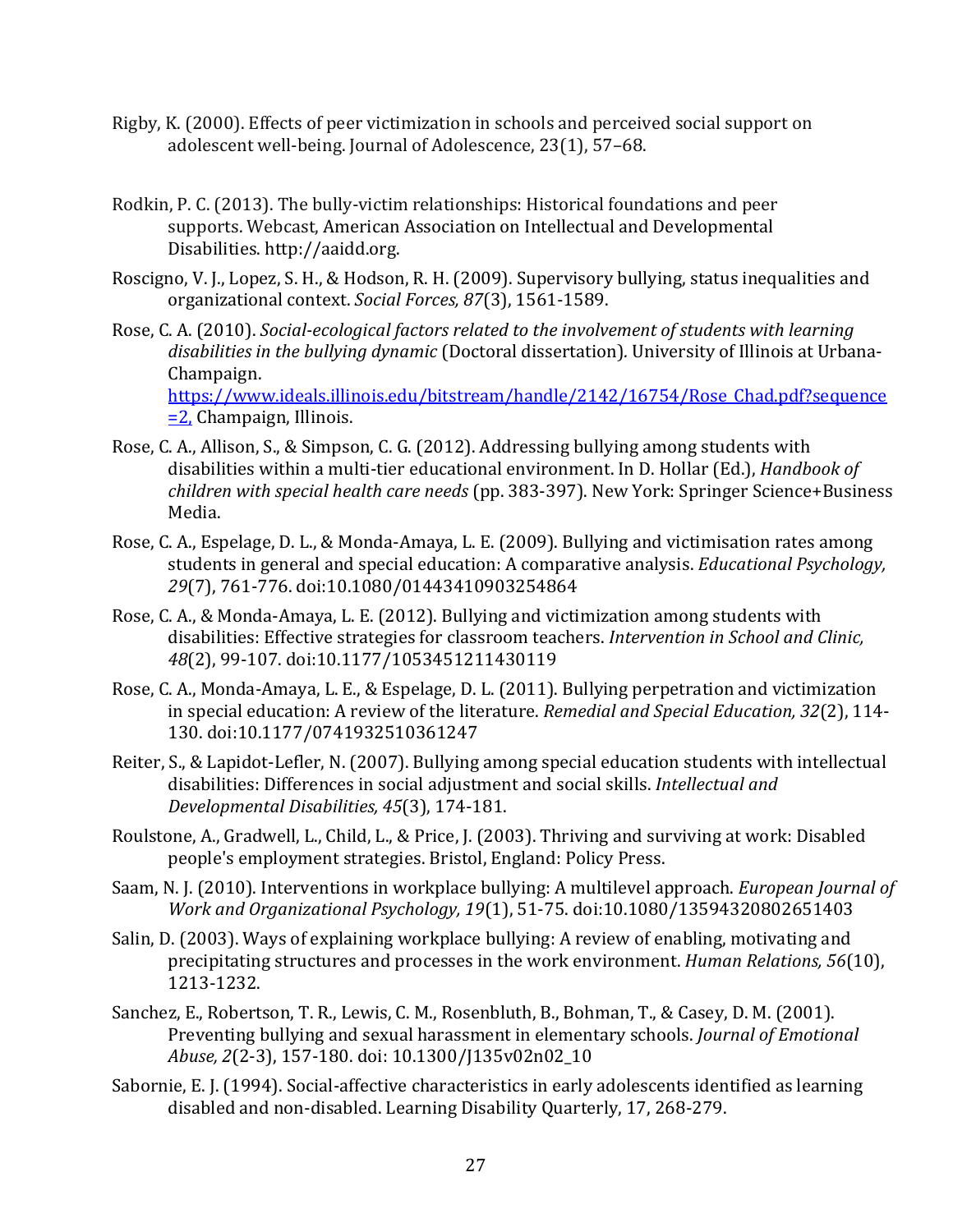- Saylor, C. F., & Leach, J. B. (2009). Perceived bullying and social support in students accessing special inclusion programming. *Journal of Developmental and Physical Disabilities, 21,* 69- 80. doi: 10.1007/s10882-008-9126-4
- Schoen, S., & Schoen, A. (2010). Bullying and harassment in the United States. *The Clearing House: A Journal of Educational Strategies, Issues and Ideas, 83*(2), 68-72. doi:10.1080/00098650903386444
- Scholte, R. H. J., Overbeek, G., ten Brink, G., Rommes, E., de Kemp, R. A. T., Goossens, L., & Engels, R. C. M. E. (2009). The significance of reciprocal and unilateral friendships for peer victimization in adolescence. *Journal of Youth and Adolescence, 38,* 89-100. doi:10.1007/s10964-008-9287-6
- Sentenac, M., Arnaud, C., Gavin, A., Molcho, M., Gabhainn, N. S., & Godeau, E. (2012). Peer victimization among school-aged children with chronic conditions. *Epidemiologic Reviews, 34,* 120-128.
- Shapka, J. D., & Law, D. M. (2013). Does one size fit all? Ethnic differences in parenting behaviors and motivations for adolescent engagement in cyberbullying. *Journal of Youth and Adolescence, 42,* 723-738. doi:10.1007/s10964-013-9928-2
- Sheard, C., Clegg, J., Standen, R., & Cromby, J. (2001). Bullying and people with severe intellectual disability. *Journal of Intellectual Disability Research, 45*(5), 407-415.
- Siperstein, G. N., Parker, R. C., Bardon, J. N., & Widaman, K. F. (2007). A national study of youth attitudes toward the inclusion of students with intellectual disabilities. *Exceptional Children, 73*(4), 435-455.
- Smith, P.K. (1997). Bullying in schools: The UK experience and the Sheffield Anti-bullying Project. Irish Journal of School Psychology, 18, 191–201.
- Smith, P. K., Mahdavi, J., Carvalho, M., Fisher, S., Russell, S., & Tippett, N. (2008). Cyberbullying: Its nature and impact in secondary school pupils. *Journal of Child Psychology and Psychiatry, 49*(4), 376-385. doi:10.1111/j.1469-7610.2007.01846.x
- Sterzing, P. R., Shattuck, P.T., Narendorf, S. C., Wagner, M., & Cooper, B. P. (2012). Bullying involvement and autism spectrum disorders. *Archives of Pediatrics and Adolescent Medicine, 166*(11), 1058-1064. doi:10.1001/archpediatrics.2012.790
- Stopbullying.gov. (2012) *Bullying and Children and Youth with Disabilities and Special Health Needs.* Retrieved August 22, 2013, from http://www.stopbullying.gov/atrisk/groups/special-needs/BullyingTipSheet.pdf
- Swanson, J. (2013) Text synopsis of presentation on *Bullying & Kids with Autism Spectrum Disorder and Other Developmental Disabilities. Retrieved August 22, 2013, from*  [http://www.yourspecialchild.com/bullyinginschool/bullyingdisabilities.html\)](http://www.yourspecialchild.com/bullyinginschool/bullyingdisabilities.html).
- Swearer, S. M., Wang, C., Maag, J. W., Siebecker, A. B., & Frerichs, L. J. (2012). Understanding the bullying dynamic among students in special and general education. *Journal of School Psychology, 50,* 503-520. doi:10.1016/j.jsp.2012.04.001
- Tehrani, N. (Ed.). Workplace bullying: Symptoms and Solutions. London: Routledge.
- Tokunaga, R. S. (2010). Following you home from school: A critical review and synthesis of research on cyberbullying victimization. *Computers in Human Behavior, 26,* 277-287.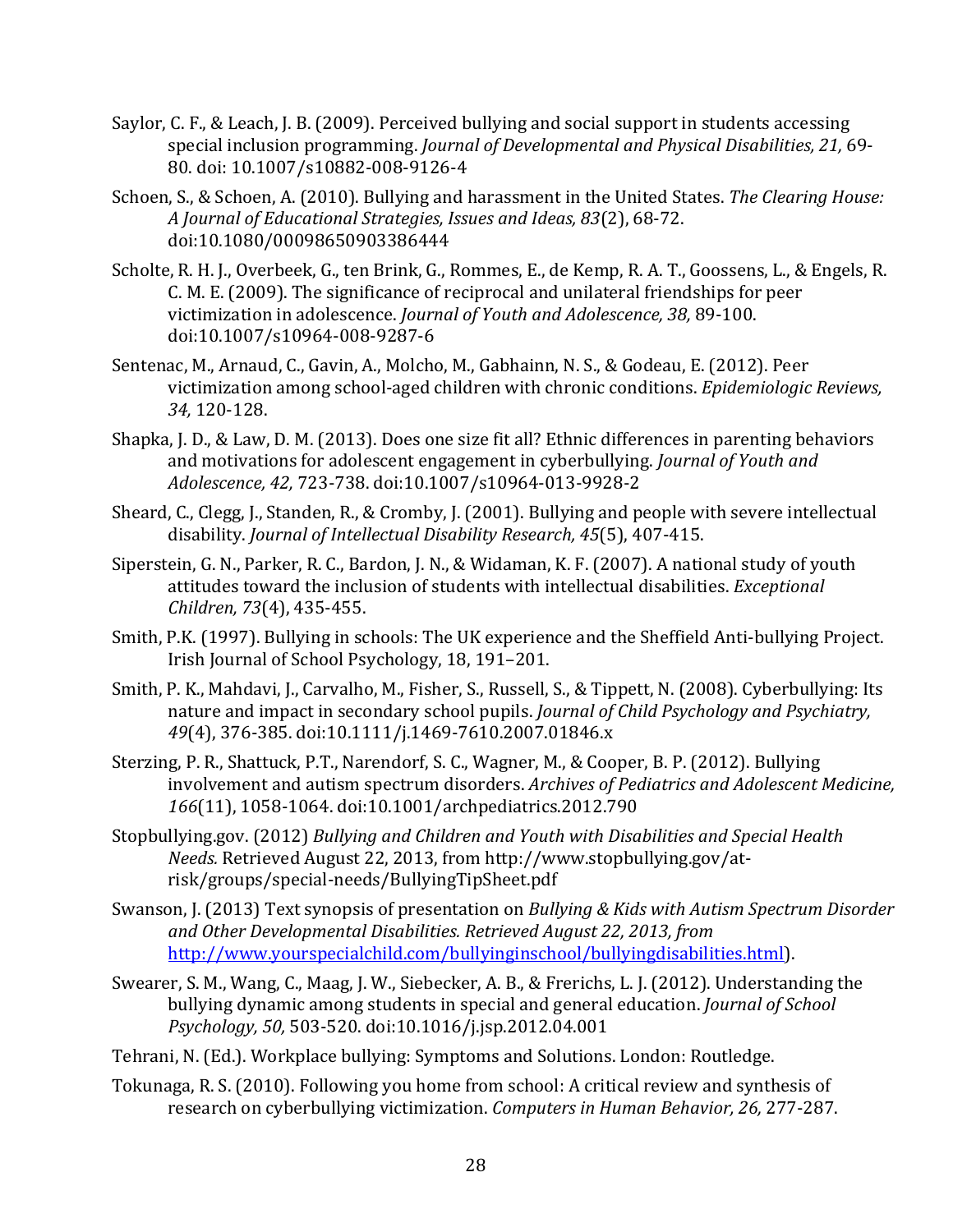doi:10.1016/j.chb.2009.11.014

- Ttofi, M. M., & Farrington, D. P. (2011). Effectiveness of school-based programs to reduce bullying: A systematic and meta-analytic review. *Journal of Experimental Criminology, 7,* 27-56. doi:10.1007/s11292-010-9109-1
- Turner, H. A., Vanderminden, J., Finkelhor, D., Hamby, S., & Shattuck, A. (2011). Disability and victimization in a national sample of children and youth. *Child Maltreatment, 16*(4), 275- 286.
- Unnever, J. D., & Cornell, D. G. (2003). Bullying, self-control, and ADHD. *Journal of Interpersonal Violence, 18*(2), 129-147. doi:10.1177/0886260502238731
- U.S. Department of Education (2010). *Dear colleague letter: Harassment and bullying.* Office for Civil Rights. Retrieved August 21, 2013, from <http://www2.ed.gov/about/offices/list/ocr/letters/colleague-201010.pdf>
- U.S. Department of Education (2013a), *Dear colleague letter: Bullying.* Office of Special Education and Rehabilitative Services (OSERS). Retrieved August 22, 2013, from <http://www.ed.gov/policy/speced/guid/idea/memosdcltrs/bullyingdcl-8-20-13.pdf>
- U.S. Department of Education (2013b), *Dear colleague letter: Bullying (Enclosure).* Office of Special Education and Rehabilitative Services (OSERS). Retrieved August 22, 2013, from [http://www.ed.gov/policy/speced/guid/idea/memosdcltrs/bullyingdcl-enclosure-8-20-](http://www.ed.gov/policy/speced/guid/idea/memosdcltrs/bullyingdcl-enclosure-8-20-13.pdf) [13.pdf](http://www.ed.gov/policy/speced/guid/idea/memosdcltrs/bullyingdcl-enclosure-8-20-13.pdf)
- van Cleave, J., & Davis, M. M. (2006). Bullying and peer victimization among children with special health care. *Pediatrics, 118,* e1212-e1219. doi: 10.1542/peds.2005-3034.
- van Roekel, E., Scholte, R. H. J., & Didden, R. (2010). Bullying among adolescents with autism spectrum disorders: Prevalence and perception. *Journal of Autism and Developmental Disorders, 40*(1), 63-73. doi:10.1007/s10803-009-0832-2
- Vartia, M., & Tehrani, N. (2012). Addressing bullying in the workplace. Pp. 213-229 in Tehrani.
- Vignes, C., Godeau, E., Mariane, S., Coley, N., Navarro, F., Grandjean, H., & Arnaud, C. (2009). Determinants of students' attitudes towards peers with disabilities. *Developmental Medicine & Child Neurology, 51,* 473-479.
- Vreeman, R. C., & Carroll, A. E. (2007). A systematic review of school-based interventions to prevent bullying. *Archives of Pediatrics and Adolescent Medicine, 161,* 78-88.
- Weber, M. C. (2002). Disability harassment in the public schools. *William and Mary Law Review, 43*(3), 1079-1158.
- Wiener, J., & Mak, M. (2009). Peer victimization in children with attentiondeficit/hyperactivity disorder. Psychology in the Schools, 46, 116–131.
- White, C., Holland, E., Marsland, D., & Oakes, P. (2003). The identification of environments and cultures that promote the abuse of people with intellectual disabilities: A review of the literature. *Journal of Applied Research in Intellectual Disabilities, 16*(1), 1-9.
- Whitney, I., Smith, P. K., & Thompson, D. (1994). Bullying and children with special education